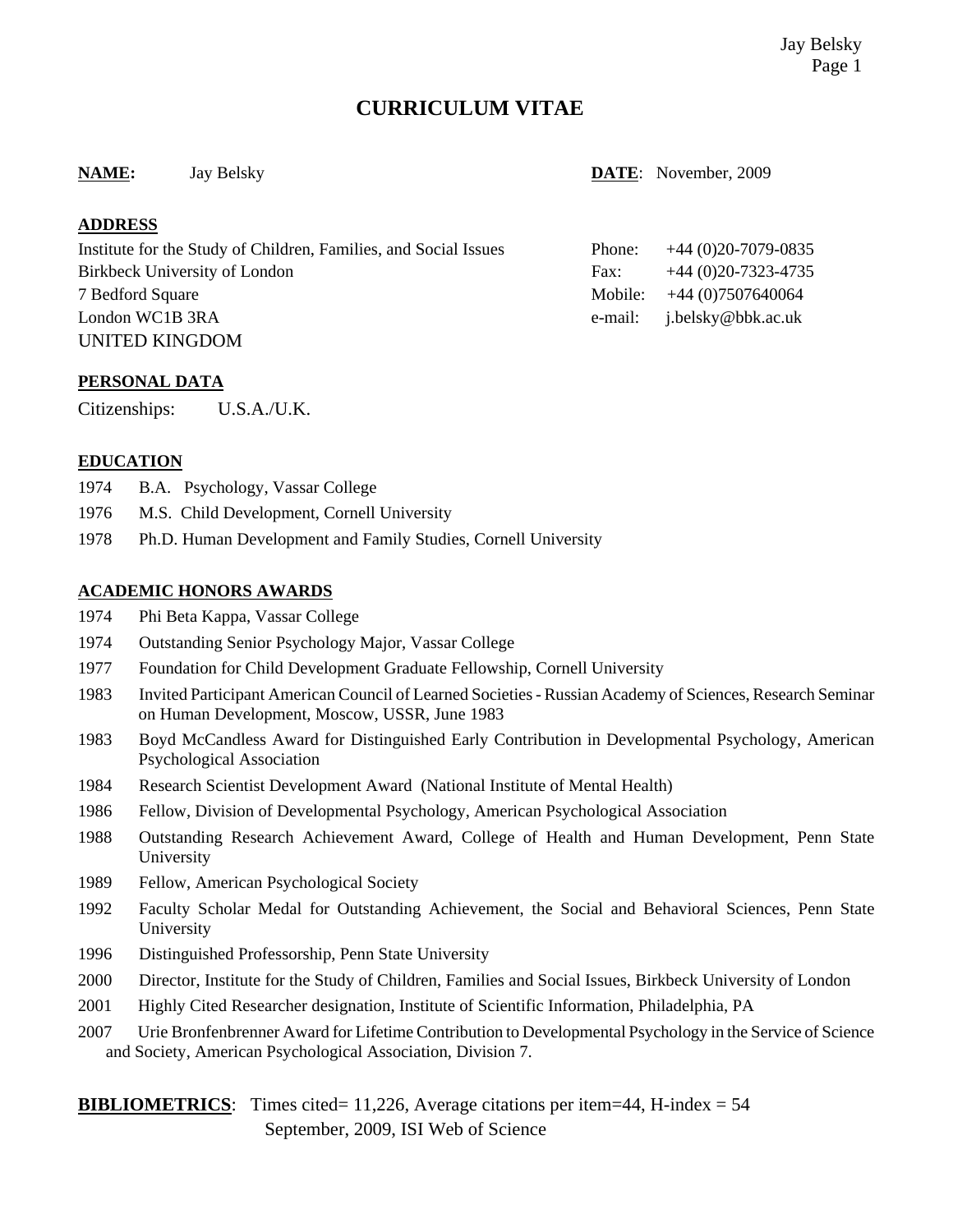#### **PROFESSIONAL EMPLOYMENT HISTORY**

| 1999-Present Birkbeck University of London                                |  |
|---------------------------------------------------------------------------|--|
| Chair of Psychology                                                       |  |
| Director, Institute for the Study of Children, Families and Social Issues |  |

- 1978-2001 **Penn State University, Department of Human Development and Family Studies** Distinguished Professor of Human Development (1996-2001) Professor of Human Development (1986-1996) Associate Professor of Human Development (1983-1986) Assistant Professor of Human Development (1978-1983)
- 1977-1978 Research Associate, The Prenatal/Early Infancy Project, Elmira, NY

#### **GRANTS FUNDED (Principal Investigator unless otherwise indicated)**

| 2010-2012 | Wellcome Trust, Health of Children Born to Older Mothers (Alastair Sutcliffe, PI)                                                                                                                                            |
|-----------|------------------------------------------------------------------------------------------------------------------------------------------------------------------------------------------------------------------------------|
| 2009-2012 | Economic and Social Research Council and Medical Research Council, "Physiological and<br>cognitive mediators of Gene X Environment Interaction Effects on Children's Antisocial Behavior.                                    |
|           | (S. Jaffee, PI)                                                                                                                                                                                                              |
| 2008-2011 | Nuffield Foundation. "Gene-Environment Interplay in Children's Resilience to Harsh, Non-<br>Supportive Parenting" (S. Jaffee, PI)                                                                                            |
| 2008-2011 | Economic and Social Research Council and Medical Research Council, "The Impact of High Sex<br>Ratios in Urban & Rural China" (T. Hesketh, PI)                                                                                |
| 2007-2009 | Department for Education and Skills, "Nurse-Family Partnership Implementation Evaluation" (J.<br>Barnes, PI)                                                                                                                 |
| 2005-2008 | National Institute of Child Health and Human Development, "NICHD Study of Early Child Care: Phase<br>IV" (with S. Campbell & C. Brownell)                                                                                    |
| 2001-2012 | Department for Education and Skills "National Evaluation of Sure Start" (with Edward Melhuish, Jane<br>Tunstill, Jacqueline Barnes, Pamela Meadows, Angela Anning, Mog Ball, Ilan Katz, Zarrina Kurtz &<br>Alastair Leyland) |
| 2000-2008 | National Institute of Mental Health, "Marital Trajectories, Parenting and Child Development (Thomas<br>Bradbury, PI)                                                                                                         |
| 2000-2004 | National Institute of Child Health and Human Development, "NICHD Study of Early Child Care: Phase<br>IV" (S. Campbell, PI)                                                                                                   |
| 2000-2004 | National Institute of Child Health and Human Development, "NICHD Study of Early Child Care: Phase<br>III" (with S. Campbell & C. Brownell)                                                                                   |
| 2000-2002 | The Wellcome Trust, "Early Emotional Experience and Brain Development" (with Michelle de Haan)                                                                                                                               |
| 1997-2001 | National Science Foundation, "Intergenerational Relations in Adulthood"                                                                                                                                                      |
| 1997-2001 | National Institute of Aging, "Intergenerational Relations in Adulthood"                                                                                                                                                      |
| 1996-2001 | National Institute of Child Health and Human Development, "Childrearing Across Generations"                                                                                                                                  |
| 1996-2000 | National Institute of Child Health and Human Development, "NICHD Study of Early Child Care: Phase<br>II" (with S. Campbell $& C.$ Brownell)                                                                                  |
| 1995-2001 | Sara Scaife Family Foundation, "Longer Term Effects of Day Care"                                                                                                                                                             |
| 1990-1996 | National Institute of Mental Health, "Parental Representations of Attachment" (with K. Crnic, L. Aber<br>& A. Slade)                                                                                                         |
| 1990-1996 | National Institute of Mental Health, Family Stress and Conflict: the "Terrible Twos" (with K. Crnic)                                                                                                                         |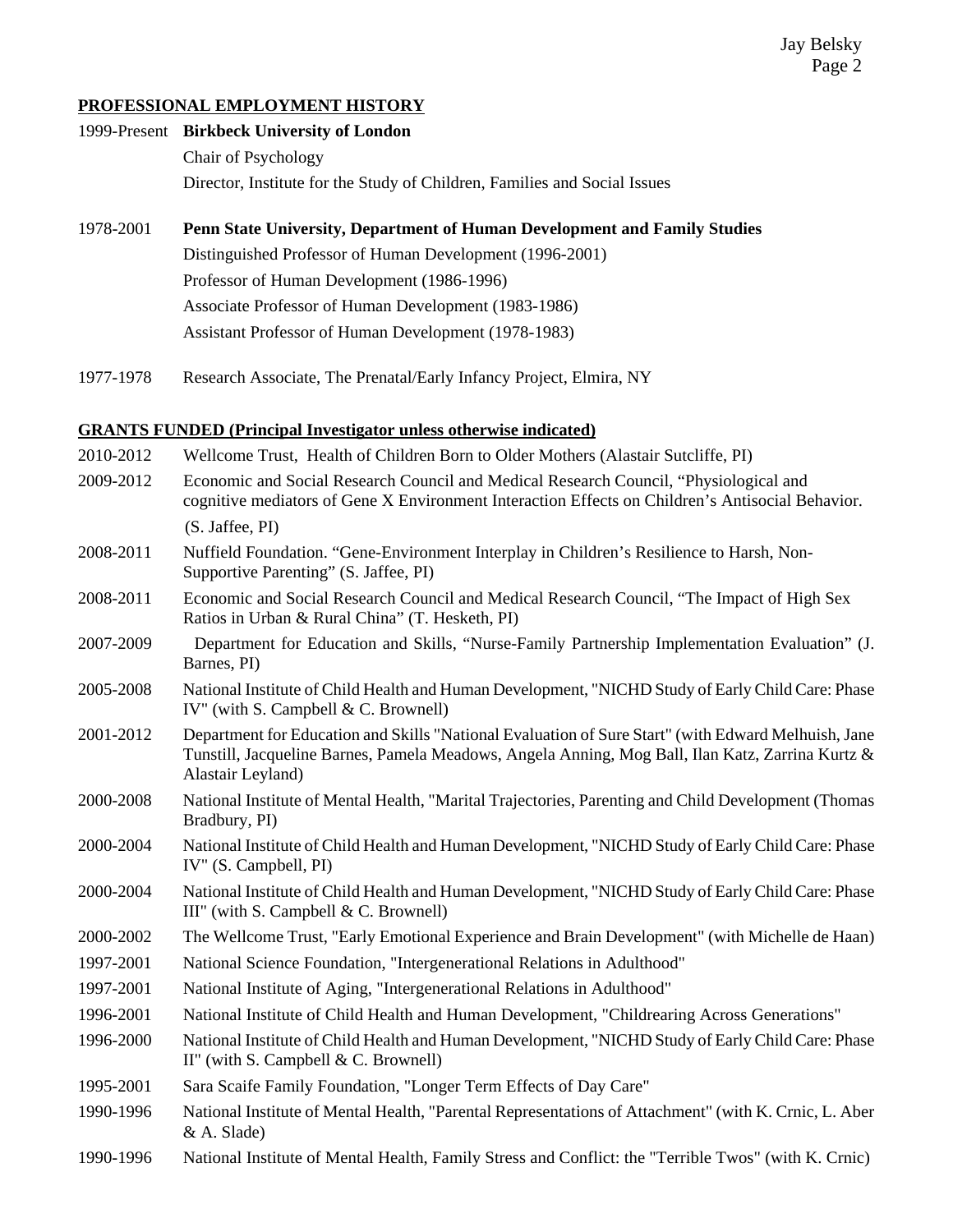- 1990-1995 National Institute of Child Health and Human Development, "The Impact of Day Care and Family Process on Development" (with S. Campbell, J. Cohn & C. Brownell).
- 1984-1989 National Institute of Mental Health, "Research Scientist Development Award"
- 1984-1985 National Institute of Mental Health, "A Causal Analysis of the Determinants of Parenting" (with C. Hertzog)
- 1984 Society for Research in Child Development, study group conference on the "Clinical Implications of Attachment" (with T. Nezworski)
- 1983-1985 March of Dimes Foundation, "The Determinants of Mothering and Fathering"
- 1982-1989 National Institutes of Child Health and Human Development and the National Institute of Mental Health, "Marriage, Parenting, and Infant Development: a Longitudinal Study"
- 1981-1983 National Science Foundation, "Marriage, Parenting and Infant Development"
- 1981-1983 Public Health Service, Division of Maternal and Child Health, Department of Health and Human Services, "Facilitating Parental Involvement: the Newborn Period"
- 1981-1983 March of Dimes Foundation, "The Effects of Perinatal Complications on Family Functioning and Subsequent Infant Development"

#### **ADMINISTRATIVE EXPERIENCE**

|           | 2000-Present Director, Institute for the Study of Children, Families, and Social Issues, Birkbeck University of<br>London |
|-----------|---------------------------------------------------------------------------------------------------------------------------|
| 1981-2000 | Director, Pennsylvania Child and Family Development Project                                                               |
| 1984-1987 | Member, University Research Initiation Grant Review Committee                                                             |
| 1983-1984 | Chair, Departmental Program, Policy, and Evaluation Committee                                                             |
| 1981-1984 | Coordinator, Departmental Undergraduate Honors Program                                                                    |
| 1991-1992 | Chair, Faculty Development Committee (Tenure and Promotion)                                                               |
| 1994-1996 | <b>Chair, Faculty Search Committee (Family Studies Positions)</b>                                                         |
| 1997-1999 | Chair, Tenure and Promotion Committee                                                                                     |

#### **PROFESSIONAL MEMBERSHIPS**

Society for Research in Child Development

National Council on Family Relations

International Society for the Study of Behavioral Development

Human Behavior and Evolution Society

American Psychological Society

### **EDITORIAL ACTIVITIES**

#### **Associate Editor:**

Journal of Family Issues, 1981-1990 Journal of Marriage and the Family, 1983-2001 Human Nature, 1996-Present

#### **Consulting Editor:**

Developmental Psychology, 1984-1992, 1995-1998 Infant Behavior and Development, 1988-present Journal of Family Psychology, 1990-2002, 2006-present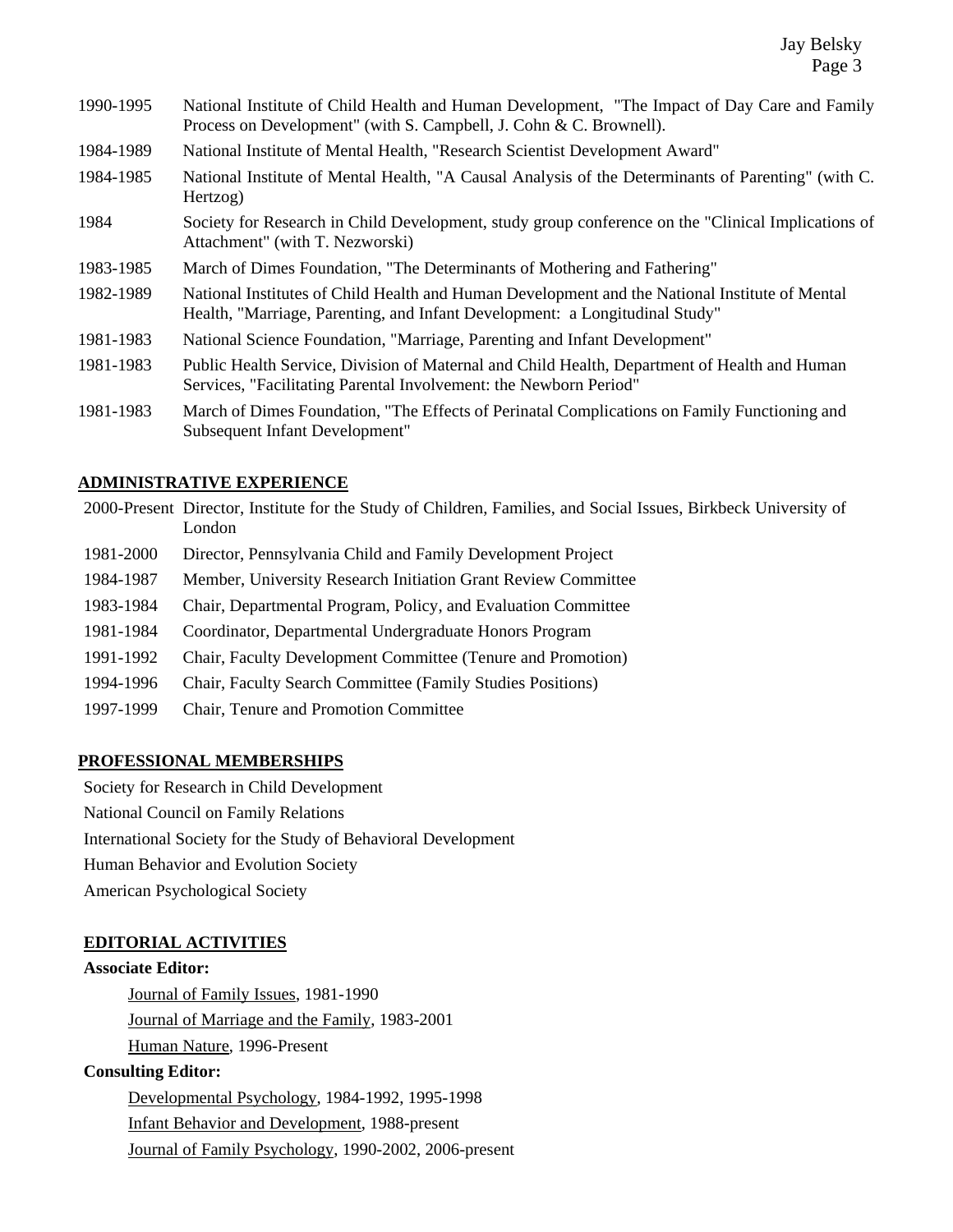### **Editorial Board Member:**

Child Development, 1984-1988, 1993-2001 Early Education and Child Development, 1989-Present Psychiatry, 1997-present International Journal of Behavioral Development, 1997-2000 Attachment and Human Development, 1998-Present Journal of Child Psychology and Psychiatry, 1998-Present Development and Psychopathology, 1999-Present Parenting: Science and Practice, 2000-Present

# **PUBLICATIONS**

÷,

Pluess, M., & Belsky, J. (in press). Differential Susceptibility to Parenting and Quality Child Care. Developmental Psychology, 45,.

Belsky, J., Steinberg, L., Houts, R.M., Halpern-Felsher, B.L. & The NICHD Early Child Care Research Nework (in press). The Development of Reproductive Strategy in Females: Early Maternal Harshness-->Earlier Menarche-->Increased Sexual Risk Taking. Developmental Psychology.

Belsky, J. (in press). Childhood Experience and the Development of Reproductive Strategies. Psicothema

Pluess, M., & Belsky, J. (in press). Children's Differential Susceptibility to Effects of Parenting. Family Science.

Del Giudice, M. & Belsky, J. (in press). Sex Differences in Attachment Emerge in Middle Childhood: An Evolutionary Hypothesis. Child Development Perspectives.

Del Giudice, M., & Belsky, J. (in press). Evolving Attachment Theory: Beyond Bowlby and Back to Darwin. Child Development Perspectives.

Vandell, D.L., Belsky, J., Burchinal, M., Steinberg, L., Vandergrift, N., & the NICHD Early Child Care Research Network (in press). Do Effects of Early Child Care Extend to Age 15 Years? Child Development.

\* NICHD Early Child Care Research Network (in press). Family-peer linkages: The mediational role of attentional processes. Social Development*.*

Del Giudice, M. & Belsky, J. (in press). The Development of Life History Strategies: Toward a Multi-Stage Theory. In D. M. Buss and P.H. Hawley (Eds.), The evolution of personality and individual differences. Oxford, UK: Oxford University Press.

Susman, E.J., Houts, R.M., Steinberg, L., Belsky, J., Cauffman, E., DeHart, G., Friedman, S.L., Roisman, G.I., Halpern-Felsher, B.L., & The NICHD Early Child Care Research Network (in press). Development of Secondary Sexual Characteristics in Girls and Boys between Ages 9½ and 15½ Years. Archives of Pediatrics.

<sup>\*</sup> The NICHD Early Child Care Network is a collaboration of investigators carrying out a multi-site longitudinal study of day care which has adopted a "corporate author" publication policy. Jay Belsky is a member of the Network and of the Steering Committee that directs the Network. NICHD stands for the National Institute of Child Health and Human Development, the branch of the U.S. National Institutes of Health (NIH) that funds the research program.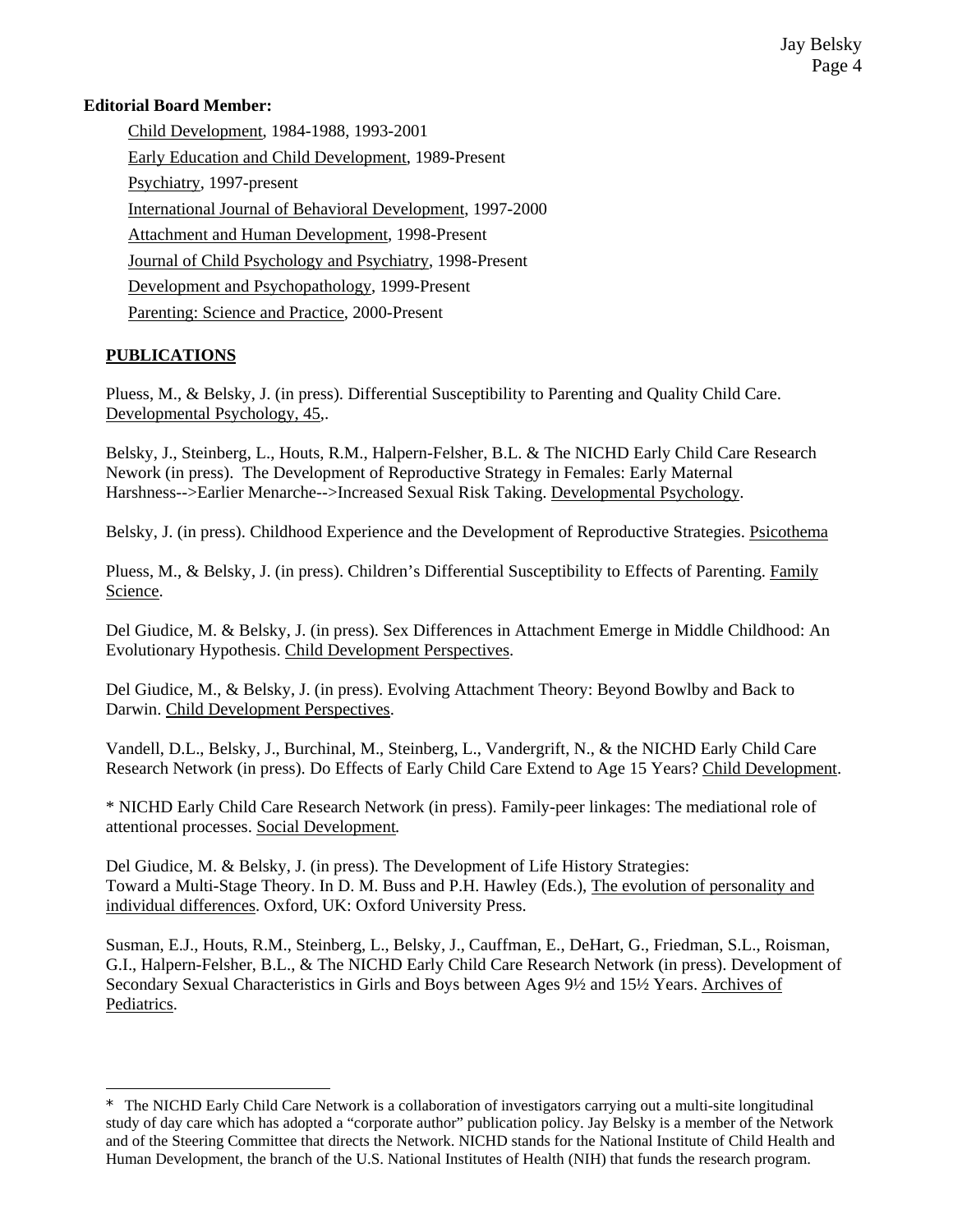Campbell, S.B., Spieker, S, Vandergrift, N., Belsky, J, Burchinal, M. & the NICHD Early Child Care Research Network (in press). Predictors and Sequelae of Trajectories of Physical Aggression in School-Age Boys and Girls. Development and Psychopathology.

Melhuish,E., Belsky, J.& Barnes, J. (in press). Child Health & Well-being in the Early Years: The National Evaluation of Sure Start. In M. Kelly & A. Killoran (Eds.) Evidence-based Public Health. Milton Keynes: Open University Press.

Melhuish,E., Belsky, J.& Barnes, J. (in press). Evaluation and Value of Sure Start. Archives of Disease in Childhood

McCartney, K., Burchinal, M., Clarke-Stewart, A., Bub, K.L., Owen, M.T., Belsky, J., and the NICHD Early Child Care Research Network (in press). Testing a Series of Causal Propositions Relating Time in Child Care to Children's Externalizing Behavior. Developmental Psychology.

Belsky, J. & Pluess, M. (2009). Beyond Diathesis-Stress: Differential Susceptibility to Environmental Influences. Psychological Bulletin, 135, 885-908.

Belsky, J. & Pluess, M. (2009). The Nature (and Nurture?) of Plasticity in Early Human Development. Perspectives in Psychological Science, 4, 345-351.

Belsky, J., Jonassaint, C., Pluess, M., Stanton, M., Brummet, B., & Williams, R. (2009). Vulnerability Genes or Plasticity Genes? Molecular Psychiatry, 14, 746-754. doi:10.1038/mp.2009.44 (http://www.nature.com/mp/journal/vaop/ncurrent/index.html#26052009).

Pluess, M., Belsky, J., & Neuman, R.J. (2009). Prenatal Smoking and ADHD: DRD4-7R as a Plasticity Gene. Biological Psychiatry, 66, e5-e6.

Belsky, J. (2009). Quality, Quantity and Type of Child Care: Effects on Child Development in the USA. In G. Bentley & R. Mace (Eds.), Substitute parents: Biological and social perspectives on alloparenting across human societies (pp. 304-321). Oxford, UK: Berghahn Books.

Belsky, J., Conger, R., Capaldi, D.M. (2009). The Intergenerational Transmission of Parenting: Introduction to the Special Section. Developmental Psychology, 45,1201-1204.

Belsky, J. (2009). Origins of Attachment Security: Differential Susceptibility or Genetic Vulnerability? Attachment: Current Focus and Future Directions (pp. 37-46)*.* ACAMH Occasional Papers Series, Number 29. London: ACAMH.

Prinzie, P., Stams, G.J., Dekovic, M., Reigntjes, A.H. & Belsky, J. (2009). The Relations Between Parents' Big Five Personality Factors and Parenting: A Meta-analytic Review. Journal of Personality and Social Psychology, 97, 351-362.

Conger, R.D., Belsky, J., & Capaldi, D.M. (2009). The Intergenerational Transmission of Parenting: Closing Comments for the Special Section. Developmental Psychology, 45,1276-1283.

Roisman, G.I., Susman, E., Barnett-Walker, K., Booth-LaForce, C., , Owen, M.T., Belsky, J., Bradley, R., H., Houts, R., Steinberg, L., & The NICHD Early Child Care Research Network (2009). Early Family and Child-Care Antecedents of Awakening Cortisol Levels in Adolescence. Child Development. 80, 907-920.

Belsky, J. (2009). Classroom Composition, Child-Care History and Social Development: Are Child-Care Effects Disappearing or Spreading? Social Development, 18, 230-238.

Belsky, J. & Melhuish, E. (2009). Early Intervention for Young Children and their Families in England: The Sure Start Journey Over the Last Decade. In U. Von der Leyen & V. Spidla (Eds.) Voneinander lernen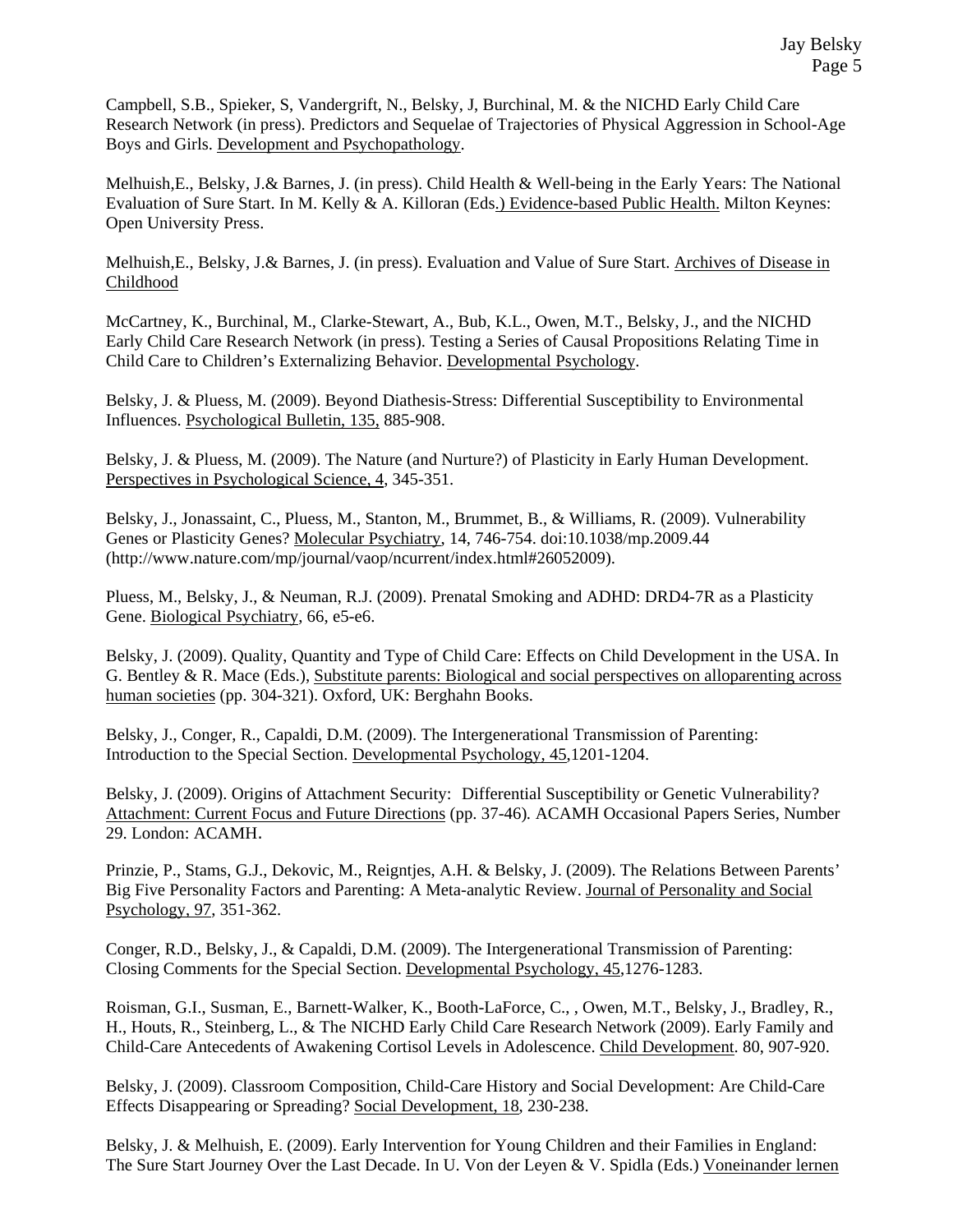- miteinander handeln: Aufgaben und Perspektiven der Europdischen Allianz f|r Familien (pp. 277-284) (Shared experience, concerted action: Ideas and perspectives in the European Alliance for Families). Baden-Baden Germany, Nomos-Verlag.

Pluess, M., & Belsky, J. (2009). Differential Susceptibility to Rearing Experience: The Case of Childcare. Journal of Child Psychology and Psychiatry, 50, 396-404.

Shiakou, M. & Belsky, J. (2009). Exploring Effects of Developmentally Appropriate Practices in Cyprus. Early Education & Development, 20, 565 – 583.

Belsky, J. (2009). Transition to Parenthood. In H. T. Reis & S. Sprecher (Eds.), Encyclopedia of Human Relationships, Vol. 3 (pp. 1204-1207). Thousand Oaks, CA: Sage.

Belsky, J., & Pluess, M. (2009). Differential Susceptibility to Therapy. New Therapist, 62, 18-27.

Belsky J. (2009). Early day care and infant-mother attachment security. In R.E. Tremblay, R.G. Barr, R. Dev. Peters, & M. Boivin (Eds.), *Encyclopedia on Early Childhood Development* [online]. Montreal, Quebec: Centre of Excellence for Early Childhood Development; 2009:1-6. Available at: http://www.childencyclopedia.com/documents/BelskyANGxp-Attachment.pdf.

NICHD Early Child Care Research Network (2008). Social Competence with Peers in Third Grade: Associations with Earlier Peer Experiences in Child Care. Social Development, 18, 230-238.

Belsky, J., Melhuish, E. & Barnes, J. (2008). Research and policy in developing an early years initiative: the case of Sure Start. International Journal of Child Care and Education Policy, 2, 1-13.

Belsky, J. (2008). War, Trauma and Children's Development: Observations from a Modern Evolutionary Perspective. International Journal of Behavioral Development, 32, 260-271.

Belsky, J., & Fearon, R.M.P. (2008). Precursors of Attachment Security. In J. Cassidy & P. Shaver (Eds.), Handbook of Attachment Theory and Research, 2<sup>nd</sup> Ed (pp. 295-316). New York: Guilford.

Simpson, J. & Belsky, J. (2008). Attachment Theory within a Modern Evolutionary Framework. In J. Cassidy & P. Shaver (Eds.), Handbook of Attachment Theory and Research, 2<sup>nd</sup> Ed (pp. 131-158). New York: Guilford.

Belsky, J. (2008). Family Influences on Psychological Development. Psychiatry, 7, 282-285.

Melhuish, E., Belsky, J., Leyland, A.H., Barnes, J., & the NESS Research Team\*\* (2008). A Quasi-Experimental Study of Effects of Fully-Established Sure Start Local Programmes in England on 3-year-old Children and their Families. The Lancet, 372, 1641-1647.

Bell, B.G., & Belsky, J. (2008). Parents, Parenting and Children's Sleep Problems: Exploring Reciprocal Effects. British Journal of Developmental Psychology, 26,579-593.

Cohen, D., & Belsky, J. (2008). Avoidant Romantic Attachment and Female Orgasm: Testing an Emotion-Regulation Hypothesis. Attachment and Human Development, 10, 1-11.

Johns, S.E. & Belsky, J. (2008). Life Transitions: Becoming a Parent. In C. Salmon & T. Shackelford (Eds.). Family Relationships: An Evolutionary Perspective (pp. 71-90). London: Oxford University Press.

÷,

<sup>\*\*</sup> The NESS Research Team is a collaboration of investigators carrying out National Evaluation of Sure Start. Jay Belsky is the NESS Research Director and a member of the Research Team. Sure Start is a large-scale early intervention being carried out in over 500 small neighbourhoods in England; it and NESS are funded by the UK government.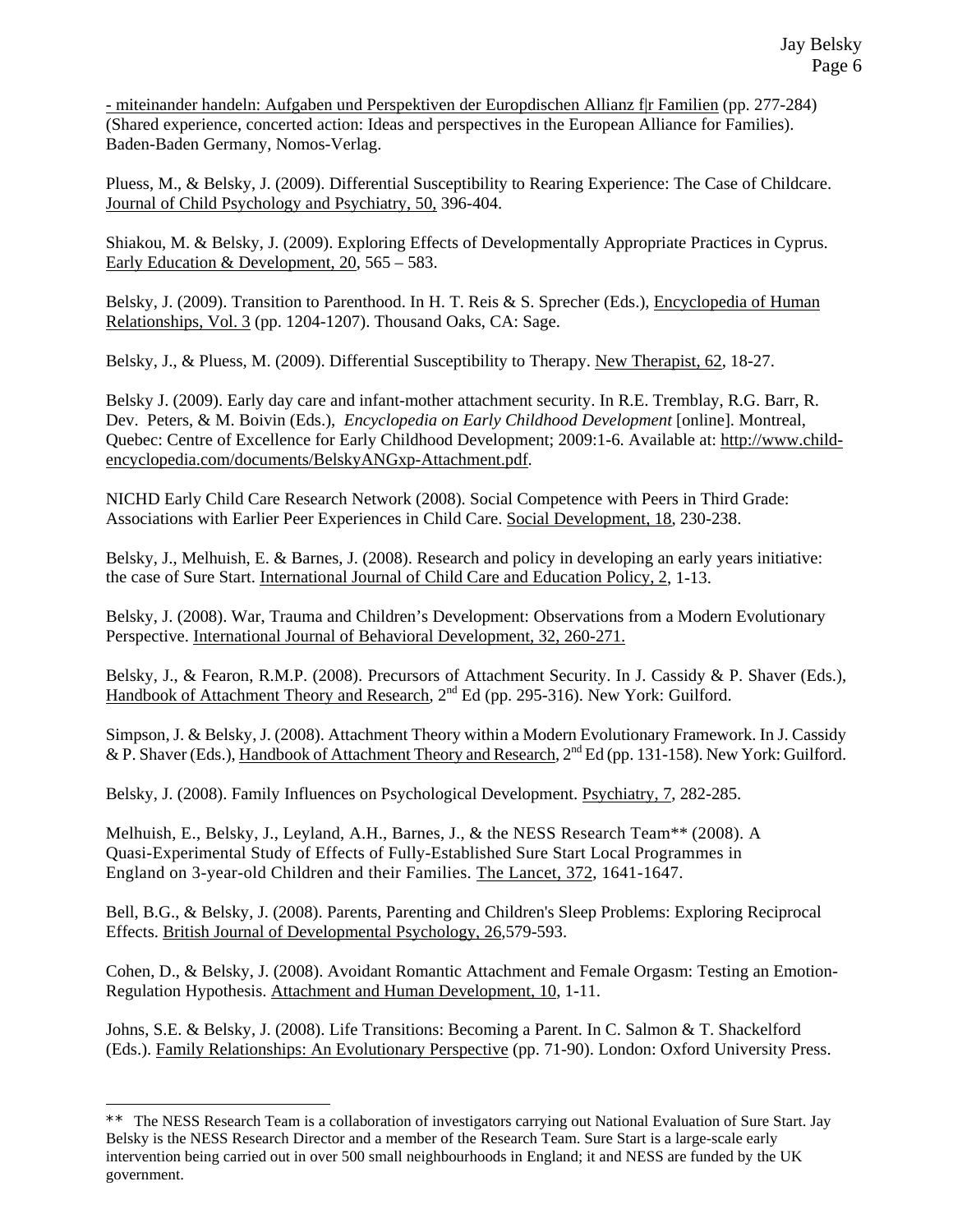Cohen, D., & Belsky, J. (2008). Individual Differences in Female Mate Preferences as a Function of Attachment and Hypothetical Ecological Conditions. Journal of Evolutionary Psychology, 6, 25-42.

Pianta, R.C., Belsky, J., Vandergrift, N., Houts, R., & Morrison, F.J. (2008). Classroom effects on children's achievement trajectories in elementary school. American Educational Research Journal, 45, 365- 397.

Bradley, R. H., Houts, R. M., Nader, P. R., O'Brien, M., Belsky, J., Crosnoe, R., & the NICHD Early Child Care Research Network. (2008). Adiposity and internalizing problems: Infancy to middle childhood. In D. Davies & H. Fitzgerald (Eds.), Obesity in childhood and adolescence: Vol. 2, Understanding development and prevention (pp. 73-91). Westport, CN: Praeger Press.

Bradley, R.H., Houts, R., Nader, P.R., O'Brien, M., Belsky, J., & Crosnoe, R. (2008). The Relationship Between Body Mass Index and Behavior in Children. The Journal of Pediatrics, 153, 629-634.

NICHD Early Child Care Research Network (2008). Mothers' and Fathers' Support for Child Autonomy and Early School Achievement. Developmental Psychology, 44, 895-907.

Nader, P. R., Bradley, R. H., Houts, R. M., McRitchie, S. L., O'Brien, M., & the NICHD Early Child Care Research Network. (2008). Moderate-to Vigorous Physical Activity From Ages 9 to 15 Years. Journal of the American Medical Association, 300, 295–305.

Belsky, J., Bakermans-Kranenburg, M., & van Ijzendoorn, M. (2007). For Better *and* For Worse: Differential Susceptibility to Environmental Influences. Current Directions in Psychological Science, 16, 305-309.

Belsky, J., Steinberg, L., Houts, R., Friedman, S.L., DeHart, G., Cauffman, E., Roisman, G.I., Halpern-Felsher, B., Susman, E. & The NICHD Early Child Care Research Network (2007). Family Rearing Antecedents of Pubertal Timing. Child Development. 78, 1302-1321.

Belsky, J., Fearon, R.M.P., & Bell, B. (2007). Parenting, Attention and Externalizing Problems: Testing Mediation Longitudinally, Repeatedly and Reciprocally. Journal of Child Psychology and Psychiatry, 48, 1233-1242.

Belsky, J. (2007). Childhood Experiences and Reproductive Strategies. In R. Dunbar & L. Barrett (Eds.), Oxford Handbook of evolutionary psychology (pp. 237-254) Oxford, UK: Oxford University Press.

Belsky, J., Barnes, J., & Melhuish, E. (Eds.). (2007). The National Evaluation of Sure Start: Does Area-based Early Intervention Work? Bristol, UK: The Policy Press.

Belsky, J. & Melhuish, E. (2007). Impact on Sure Start Local Programmes on Children and Families In J. Belsky, J. Barnes, & E. Melhuish, E. (Eds.). The National Evaluation of Sure Start: Does Area-based Early Intervention Work? (pp. 133-154). Bristol, UK: The Policy Press.

Dmitrieva, J., Steinberg, L., & Belsky, J. (2007). Child-Care History, Classroom Composition and Children's Functioning in Kindergarten. Psychological Science, 18, 1032-1039.

Melhuish, E., Belsky, J., Ball, M. & Anning, A. (2007). Programme Variation and Impact on Children and Families. In J. Belsky. J. Barnes, & E. Melhuish, E. (Eds.). The National Evaluation of Sure Start: Does Areabased Early Intervention Work? (pp. 155-172). Bristol, UK: The Policy Press.

Pianta, R., Belsky, J., Houts, R., Morrison, F. and The NICHD Early Childhood Research Network (2007). Opportunities to Learn in America's School. Science, 315, 1795-1796.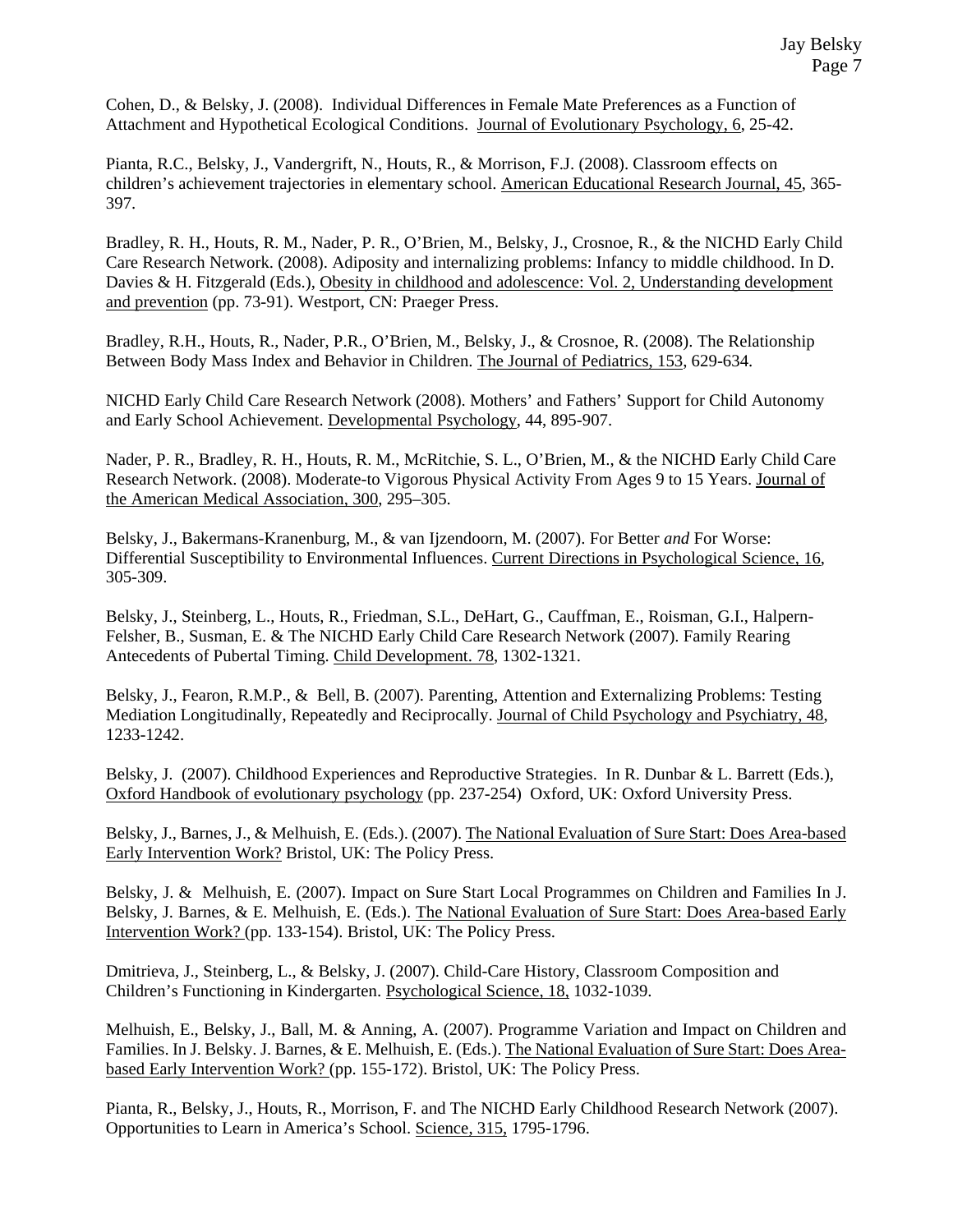Belsky, J., Vandell, D. Burchinal, M. Clarke-Stewart, K.A., McCartney, K., Owen, M. & The NICHD Early Child Care Research Network (2007). Are There Long-term Effects of Early Child Care? Child Development, 78, 681-701.

Roisman, G.I., & Fraley, R.C., & Belsky, J. (2007). A Taxometric Study of the Adult Attachment Interview. Developmental Psychology, 43, 675-686.

Bell, B.G. & Belsky, J. (2007). Parenting and Children's Cardiovascular Functioning. Child: Care, Health & Development, 34, 2, 194-203.

O'Brien, M., Nader, P.R., Houts, R., Bradley, R., Friedman, S.L., Belsky, J., Susman, E., & the NICHD Early Child Care Research Network (2007). The Ecology of Childhood Overweight: A 12-Year Longitudinal Analysis. International Journal of Obesity. *31*, 1469–1478. http://www.nature.com/doifinder/10.1038/sj.ijo.0803611 on 03/04/07 doi: 10.1038/sj.ijo.0803611

Melhuish, E., Belsky, J., Anning, A., Ball, M., Barnes, J., Romaniuk, H., Leyland, A., & The NESS Research Team. (2007). Variation in Community Intervention Programmes and Consequences for Children and Families: The Example of Sure Start Local Programmes. Journal of Child Psychology and Psychiatry. 48. 543-551.

Bornstein, M.H., Hahn, C., Hayns, O., Belsky, J., Azuma, H., Maital, S., Painter, K., Pascual, L., Toda, S., Varron, C., Venuti, P., Vyt, A., de Galperin C. (2007). Maternal Personality and Parenting Cognitions in Cross-Cultural Perspective. International Journal of Behavioral Development, 31, 193-209.

Belsky, J. (2007). Experience in Childhood and the Development of Reproductive Strategies. Acta Psycholigica Sinica, 39, 454-468.

Belsky, J., Bell, B., Bradley, R. & Stewart-Brown, S. (2007). Socioeconomic Risk, Parenting During the Preschool Years and Child Health at Age 6 Years. European Journal of Public Health. doi:10.1093/eurpub/ckl261

Reid, V.M., Csibra, G., Belsky, J., & Johsnson, M.H. (2007). Neural correlates of the perception of goaldirected action in infants. Acta Psychologica, 124, 129-138.

NICHD Early Child Care Research Network (2007). Age of Entry to Kindergarten and Children's Academic Achievement and Socioemotional Development. Early Education & Development, 18, 337-368.

Belsky, J. (2007). Recent Child Care Findings. Pediatrics for Parents, 23, 2-4.

Little, A., Cohen, D., Jones, B. & Belsky, J. (2007). Variable Preferences for Facial-Sexual Dimorphism According to Temporal Context and Environmental Risk in Humans (Homo Sapiens). Behavioral Ecology and Sociobiology, 6, 967-973.

Anning, A., Ball, M., Belsky, J., & Melhuish, E. (2007). Predicting impact in an early years intervention: the design of a tool using qualitative and quantitative methods. Journal of Children's Services, 2, 27-42.

Pianta, R. & The NICHD Early Child Care Research Network (2007). Developmental Science and Education: The NICHD Study of Early Child Care and Youth Development Findings from Elementary School. In R. Kail (Ed.), Advances in Child Development and Behavior (pp. 254-296). NY: Elseveir.

Belsky, J. (2006). Effects of Child Care on Child Development in the USA. In J.J. van Kuyk (Ed.), The Quality of Early Childhood Education (pp. 23-32). Arnheim, The Netherlands: Cito.

NICHD Early Child Care Research Network (2006). Child Care Effect Sizes for the NICHD Study of Early Child Care and Youth Development. American Psychologist, 61, 99-116.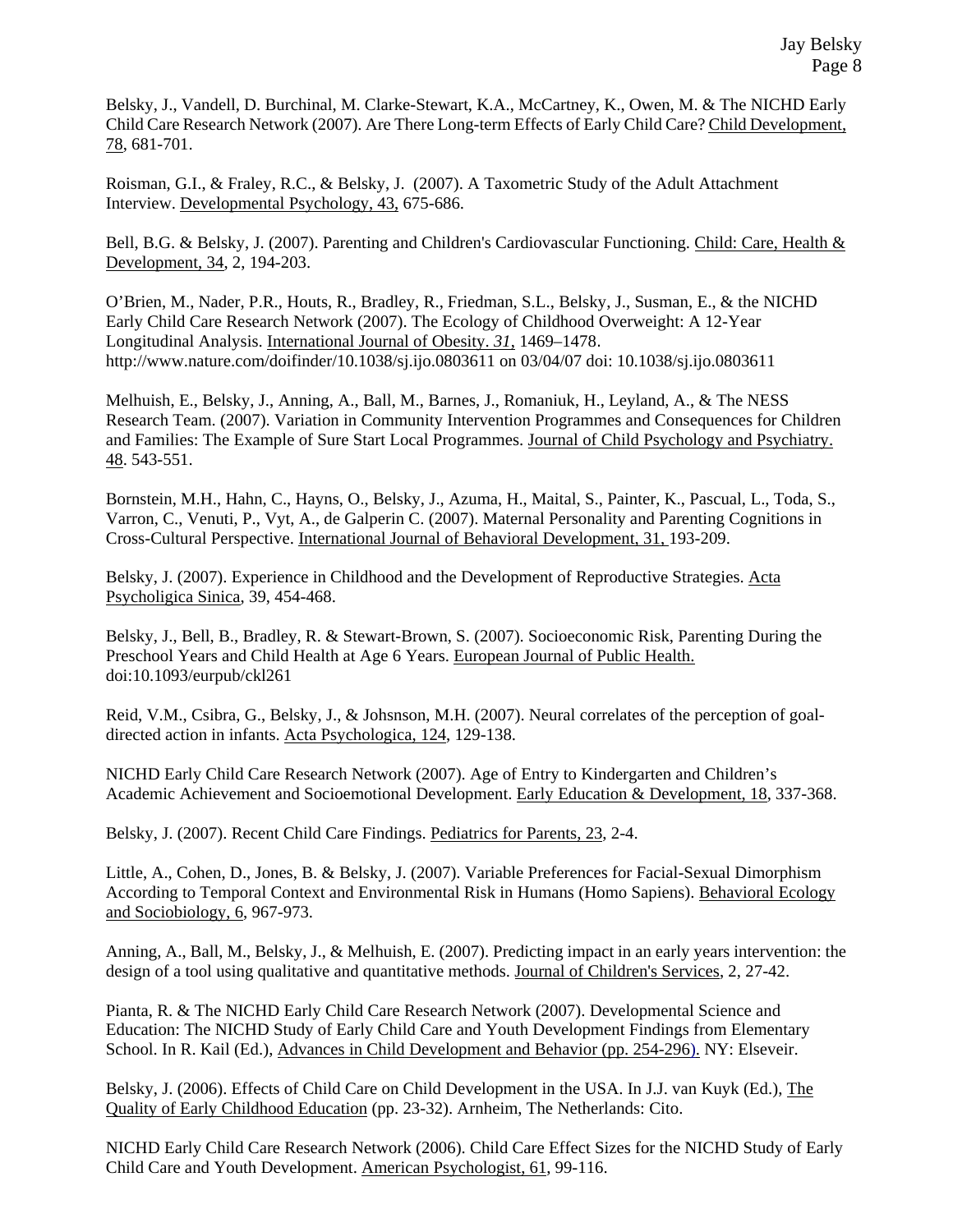Nader, P.R., O'Brien, M., Houts, R., Bradley, R., Belsky, J., Crosnoe, R., Friedman, S., Mei, Z., Susman, E. & the NICHD Early Child Care Research Network (2006). Identifying Risk for Obesity in Early Childhood. Pediatrics, 118, e594-e601.

Belsky, J., Melhuish, E., Barnes, J., Leyland, A.H., Romaniuk, H., & the NESS Research Team. (2006). Effects of Sure Start Local Programmes on Children and Families: Early Findings From a Quasiexperimental, Cross-sectional Study. BMJ, 332, 1476-1578 (formerly The British Medical Journal; also published at BMJonline: http://bmj.com/cgi/doi/10.1136/bmj.38853.451748.2F).

Schwebel, D., & Brezausek, C., & Belsky, J. (2006) Does Time Spent in Child Care Influence Risk for Unintentional Injury. Journal of Pediatric Psychology, 31, 184-193.

Belsky, J. & Jaffee, S. (2006). The Multiple Determinants of Parenting. In D. Cicchetti & D. Cohen (Eds.), Developmental Psychopathology, 2<sup>nd</sup> Ed., Vol. 3: Risk, disorder and adaptation (pp. 38-85). NY: Wiley.

Belsky, J. (2006). Early child care and early child development: Major findings from the NICHD Study of Early Child Care. European Journal of Developmental Psychology, 3, 95-110.

NICHD Early Child Care Research Network (2006). Infant-Mother Attachment Classification: Risk and Protection in Relation to Changing Maternal Caregiving Quality Over Time. Developmental Psychology, 42, 38-58.

NICHD Early Child Care Research Network (2006). NICHD Early Child Care Research Network. (2006). The relations of classroom contexts in the early elementary years to children's classroom and social behavior. In A. C. Huston, & M. N. Ripke, (Eds.). Developmental contexts of middle childhood: Bridges to adolescence and adulthood (pp. 217-236)*.* New York: Cambridge University Press.

Barnes, J., Belsky, J., Broomfield, K., Melhuish, E., & the NESS Research Team. (2006). Neighbourhood Deprivation, School Disorder and Academic Achievement in Primary Schools in Deprived Communities in England. International Journal of Behavioural Development, 30, 127-136.

Jaffee, S., Belsky, J., Sligo, J., Harington, H., Caspi, A. & Moffitt, T. (2006). When parents have a history of conduct disorder how is the caregiving environment affected? Journal of Abnormal Psychology, 115, 309-319.

NICHD Early Child Care Research Network (2005). Early Child Care and Children's Development in the Primary Grades: Follow-Up Results from the NICHD Study of Early Child Care. American Educational Research Journal, 43, 537-570.

NICHD Early Child Care Research Network (2005).Oral language and reading. Developmental Psychology, 41, 1000-1002.

Barnes, J., Belsky, J., Broomfield, K., Dave, S., Frost, M., Melhuish, E. & The NESS Research Team (2005). Disadvantaged but different: Variation among deprived communities in relation to child and family well-being. Journal of Child Psychology and Psychiatry, 46, 952-962.

Tunstill, J., Allnock, D., Akhurst, S., Garbers, C. & NESS Research Team. (2005). Sure Start Local Programmes: Implications of Case Study Data from the National Evaluation of Sure Start. Children and Society, 19, 158-171.

Belsky, J., Jaffee, S., Sligo, J., Woodward, L., & Silva, P. (2005). Intergenerational Transmission of Warm-Sensitive-Stimulating Parenting:A Prospective Study of Mothers and Fathers of 3-year Olds. Child Development, 76, 384-396.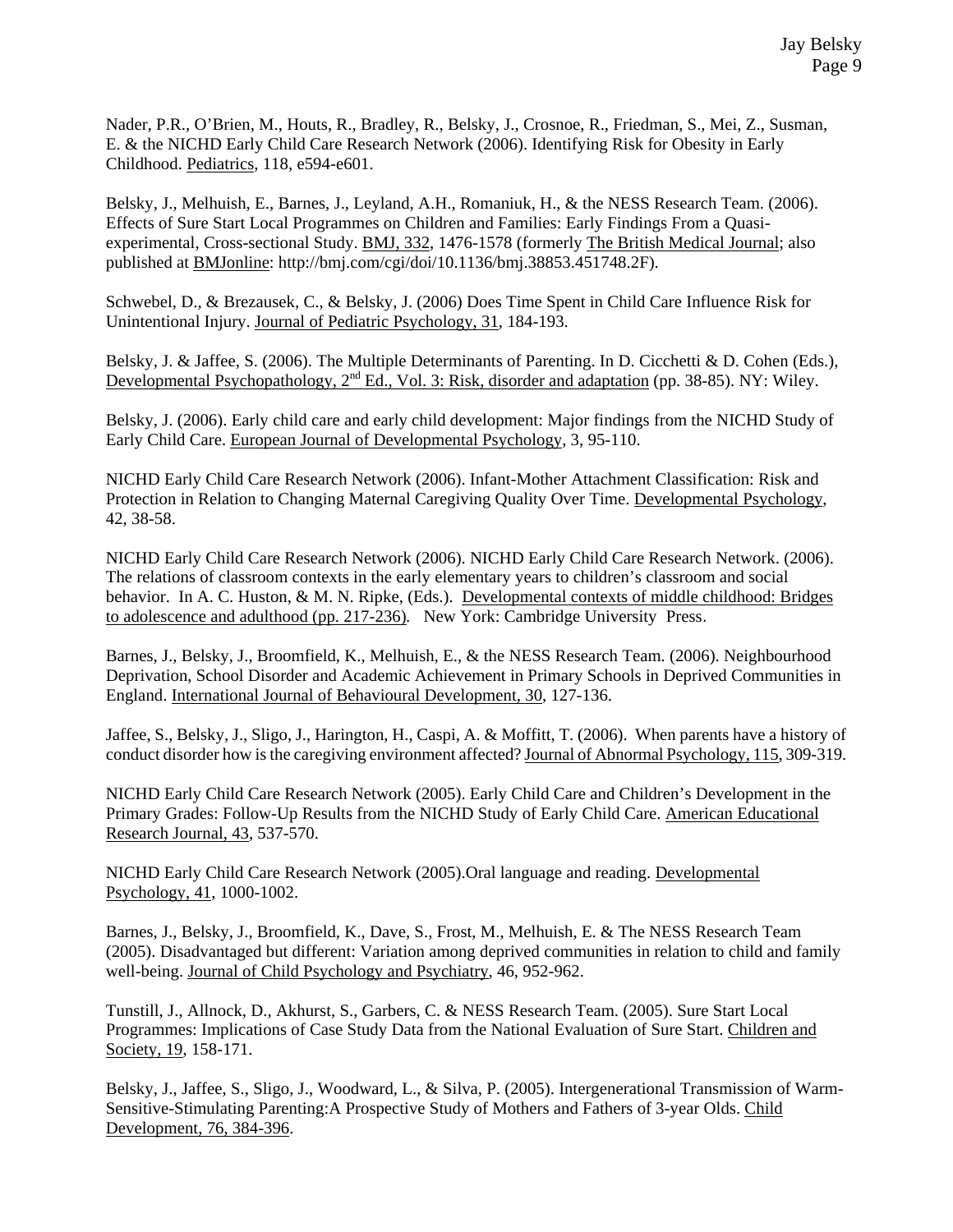Belsky, J. (2005). Differential Susceptibility to Rearing Influence: An Evolutionary Hypothesis and Some Evidence. In B. Ellis & D. Bjorklund (Eds.), Origins of the social mind: Evolutionary Psychology and Child Development (pp. 139-163). NY: Guildford.

Belsky, J. (2005). The developmental and evolutionary psychology of intergenerational transmission of attachment. In C. S. Carter, L. Ahnert, K. Grossman, S. Hrdy, M. Lamb, S. Porges & N. Sascher (Eds.) Attachment and bonding: A new synthesis (pp. 169-198). Cambridge, MA: MIT Press.

Pedersen, C., Ahnert, L, Anzenberger, G., Belsky, J., Draper, P, Fleming, A., Grosmann, K., Sachser, N., Sommer, S., Tietze, D., & Young, L. (2005). Beyond infant attachment: The origins of bonding in later life. In C. S. Carter, L. Ahnert, K. Grossman, S. Hrdy, M. Lamb, S. Porges & N. Sascher (Eds.) Attachment and bonding: A new synthesis (pp. 385-427.) Cambridge, MA: MIT Press.

Vondra, J., Syske, H. & Belsky, J. (2005). Developmental origins of parenting: Personality and relationship factors. In T. Luster & L. Okagaki (Eds.), Parenting: An ecological perspective, 2<sup>nd</sup> Ed (pp. 35-72). Mahwah, NJ: Erlbaum.

Belsky, J. & Johnson, C.D. (2005). Developmental Outcome of Children in Day Care. In J. Murph, S.D. Palmer, & D. Glassy (Eds.), Health in Child Care: A Manual for Health Professionals,  $4<sup>th</sup>$  ed (pp. 81-95). Elks Grove Village, IL: American Academy of Pediatrics.

Belsky, J. (2005). Attachment theory and research in ecological perspective. In Klaus Grossmann, Karin Grossmann and E. Waters (Eds.), Attachment From Infancy to Adulthood: The Major Longitudinal Studies (pp. 71-97). New York: Guilford Press.

Belsky, J. (2005). Nella ricerca sull'attaccamento la differenza individuale nella suscettibilità ad influenze dell'allevamento può spiegare il 'gap' nella trasmissione? (Could Differential Susceptibility to Rearing Influence Explain the "Transmission Gap" in Attachment Research?). Psicoterapia, 10,97-106.

Reid, V.M., Belsky, J., & Johnson, M.H. (2005). Infant perception of human action: Toward a developmental cognitive neuroscience of individual differences. Genes, Brain, Behavior, 9, 35-52.

NICHD Early Child Care Research Network (2005). Duration and Developmental Timing of Poverty and Children's Cognitive and Social Development from Birth through Third Grade. Child Development, 76, 795-810.

Belsky, J. (2005) Child Care and Its Impact on Young Children (0-2). Rev. Ed. In R.E. Tremblay, R.G. Barr, & R. Peters (Eds.), Encyclopedia on Early Childhood Development (Online, pp. 1-6). Montreal, Quebec: Centre of Excellence for Early Childhood Development.

http://www.excellence-earlychildhood.ca/documents/BelskyANGxp\_rev.pdf.

NICHD Early Child Care Research Network (Ed.) (2005). Child Care and Child Development: Results of the NICHD Study of Early Child Care and Youth Development. NY: Guilford Press.

NICHD Early Child Care Research Network (2005). Pathways to Reading: The Role of Oral Language in the Transition to Reading. Developmental Psychology, 41, 428-350.

NICHD Early Child Care Research Network (2005). Predicting Individual Differences in Attention, Memory and Planning in First Graders from Experiences at Home, Child Care and School. Developmental Psychology, 41, 99-114.

NICHD Early Child Care Research Network. (2005). A Day in Third Grade: Classroom Quality, Teacher, and Student Behaviors. Elementary School Journal, 105, 305-323.

Belsky J. (2005). Social-contextual determinants of parenting. In RJ Tremblay, RE Barr & R Peters (Eds.),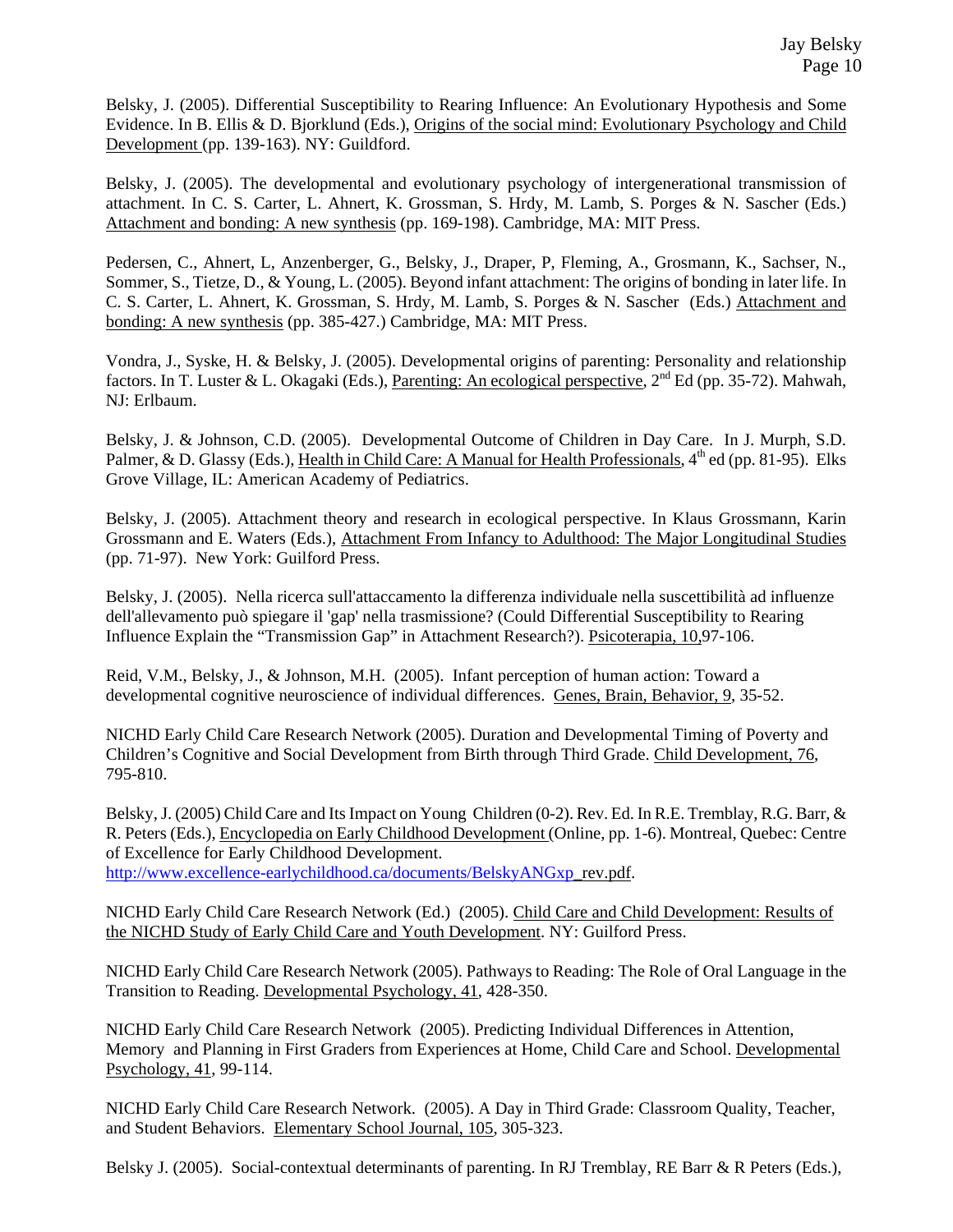Encyclopedia of Early Child Development [online]. Montreal, Quebec: Centre of Excellence for Early Childhood Development: http://www.excellence-earlychildhood.ca/documents/BelskyANGxp-Parenting.pdf

NICHD Early Child Care Research Network (2004). Trajectories of Mother-Rated Physical Aggression from Toddlerhood to Middle Childhood: Predictors, Correlates, and Outcomes. Monographs of the Society for Research in Child Development, Serial No. 278, Vol. 69, No 4.

Belsky, J. & Fearon, R.M.P. (2004). Exploring Marriage-Parenting Typologies, Their Contextual Antecedents and Developmental Sequelae. Development and Psychopathology, 16, 501-524.

NICHD Early Child Care Research Network (2004). Type of Care and Children's Development at 54 Months. Early Childhood Research Quarterly, 19, 203-230.

NICHD Early Child Care Research Network (2004). Does class size in first grade relate to children's academic and social performance or observed classroom processes? Developmental Psychology, 40, 651-664.

NICHD Early Child Care Research Network (2004). Fathers' and mothers' parenting behavior and beliefs as predictors of children's social adjustment in the transition to school. Journal of Family Psychology, 18, 628-638.

Fearon, R.M.P. & Belsky, J. (2004). Attachment and Attention: Protection in Relation to Gender and Cumulative Social-Contextual Adversity. Child Development, 75, 1677-1694.

De Haan, M., Belsky, J., Reid, V., Volein, A., & Johnson, M. (2004). Maternal personality and infants' neural and visual responsivity to facial expressions of emotion. Journal of Child Psychology and Psychiatry, 45, 1209-1218.

NICHD Early Child Care Research Network (2004). Multiple pathways to academic achievement. Harvard Educational Review, Spring, 1-29.

NICHD Early Child Care Research Network (2004). Affect dysregulation in the mother-child relationship in the toddler years: Antecedents and consequences. Development and Psychopathology, 16, 1-26.

Belsky, J. (2004). La quantite de temps de garde et le developpement socio-emotionnel du jeune enfant (Amount of child care and children's socioemotional development). Devenir, 16, 5-15.

NICHD Early Child Care Research Network (2004). Are Child Developmental Outcomes Related to Before/After-School Care Arrangements? Results from the NICHD Study of Early Child Care. Child Development, 75, 280-295.

NESS Research Team (2004). The National Evaluation of Sure Start Local Programmes in England. Child and Adolescent Mental Health, 9, 2-8.

Belsky, J. (2003). The Politicized Science of Day Care: A Personal and Professional Odyssey. Family Policy Review. 1, 23-40.

NICHD Early Child Care Research Network (2003) Social Functioning in First Grade: Associations With Earlier Home and Child Care Predictors and With Current Classroom Experiences. Child Development, 74, 1639-1663

Belsky, J., Jaffee, S., Caspi, A., Moffitt, T., & Silva, P. (2003). Intergenerational Relationships in Young Adulthood and Their Llife-course, Mental-health, and Personality Correlates. Journal of Family Psychology, 17, 460-471.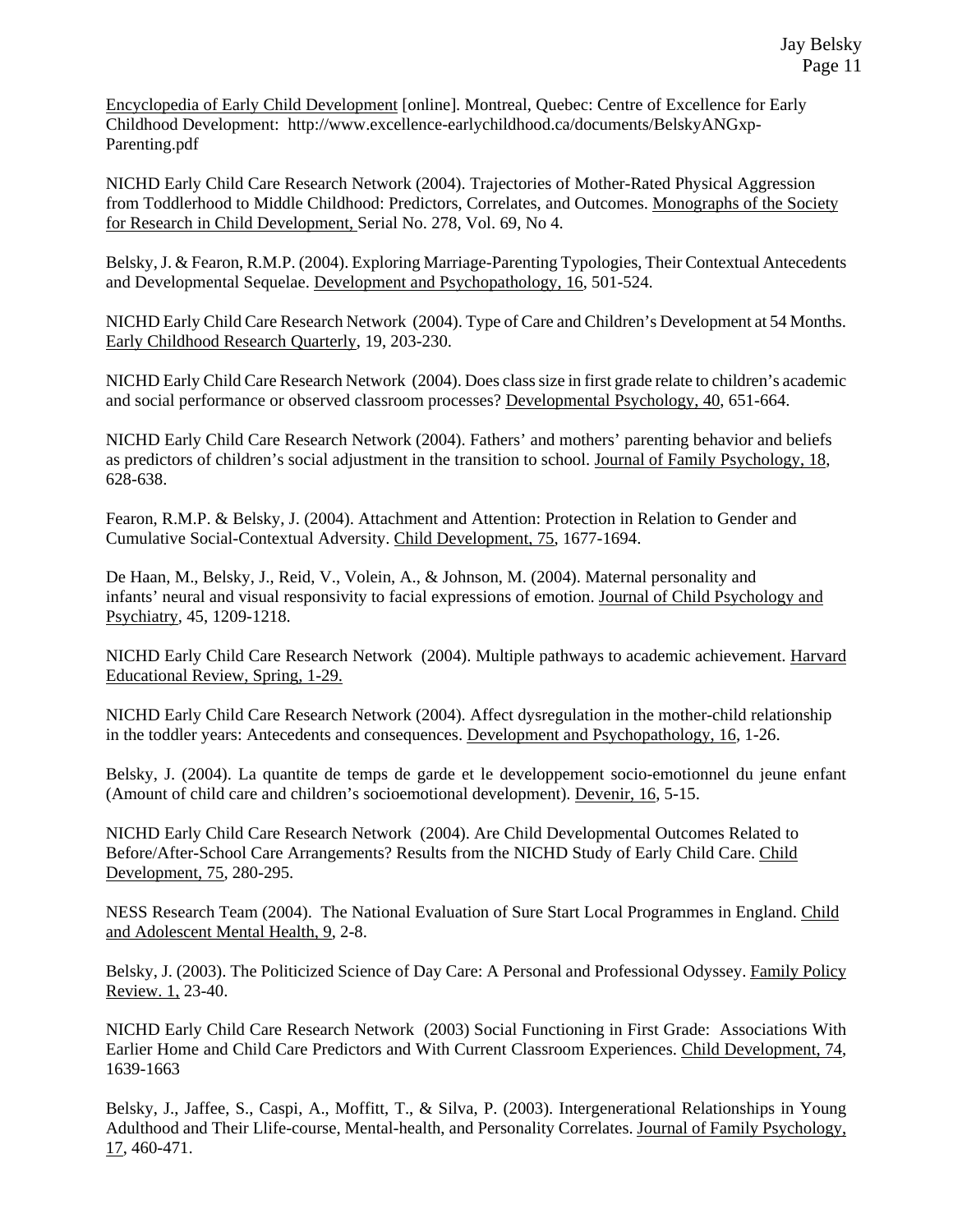NICHD Early Child Care Research Network (2003). The NICHD Study of Early Child Care: Contexts of Development and Developmental Outcomes over the first seven years of life. In J. Brooks-Gunn & L. J. Berlin (Eds.), Early Childhood Development in the 21<sup>st</sup> century, 182-201. New York: Teachers College Press.

NICHD Early Child Care Research Network and Duncan, G. (2003). Modeling the Impact of Child Care Quality on Children's Cognitive Development. Child Development, 74, 1454-1475.

Martin, S.E., Crnic, K., & Belsky, J. (2003). "Did You See That, Mom?": Social Looking in Three-Year-Old Boys. Social Development, 12, 461-476.

Johnson, D.J., Jaeger, E., Randolph, S., Cauce, A., Ward, J. & The NICHD Early Child Care Research Network (2003). Studying the Effects of Early Child Care Experiences on the Development of Children of Color in the U.S.: Towards a More Inclusive Research Agenda. Child Development, 74, 1227-1244.

NICHD Early Child Care Research Network (2003). Early Child Care and Mother-Child Interaction from 36 months through First Grade. Infant Behavior and Development, 26, 345-370.

NICHD Early Child Care Research Network (2003). Child Care and Communicable Illnesses: Ages 37 to 54 Months. Archives of Pediatrics and Adolescent Medicine, 157, 196-200.

NICHD Early Child Care Research Network (2003). Frequency and Intensity of Activity of Third grade children in P.E. Archives of Pediatrics and Adolescent Medicine, 157, 185-190.

NICHD Early Child Care Research Network (2003). Does amount of time spent in child care predict socioemotional adjustment during the transition to kindergarten? Child Development, 74, 976-1005.

NICHD Early Child Care Research Network (2003). Child care in the world: Past and present. Does amount of time spent in child care predict socioemotional adjustment during the transition to kindergarten. The Journal of Child Health, 62, 418-431.

NICHD Early Child Care Research Network (2003). Does quality of child care affect child outcomes at age 4 ½? Developmental Psychology, 39, 451-469.

NICHD Early Child Care Research Network (2003). Do children's attention processes mediate the link between family experiences and school readiness? Developmental Psychology, 39, 581-593

NICHD Early Child Care Research Network (2003). Families matter—even for kids in child care. Journal of Developmental and Behavioral Pediatrics, 24, 58-62.

Belsky, J. (2002). Why the "transmission gap" in attachment research: Differential susceptibility to rearing influence? Journal of Infant, Child, and Adolescent Psychotherapy, 2, 163-184.

McNamara, P., Belsky, J., & Fearon, P. (2002). Infant sleep disorders and attachment: Sleep problems in infants with insecure-resistant versus insecure-avoidant attachments to mother. Sleep and Hypnosis, 5, 7-16.

Melhuish, E.C. & NESS Research Team (2002). Asking the right questions: The National Evaluation of Sure Start. Interplay, 1, 26-31.

Milne, B., Belsky, J., Poulton, R., Thomson, M., Caspi, A., & Kieser, J. (2002). Fluctuating asymmetry and physical health outcomes among young adults. Evolution and Human Behavior, 24, 53-64.

Reid, V. & Belsky, J. (2002). Neuroscience: Environmental Influence and Child Development. Current Paediatrics, 12, 581-585.

Belsky, J., & Fearon, R.M.P. (2002). Early Attachment Security, Subsequent Maternal Sensitivity,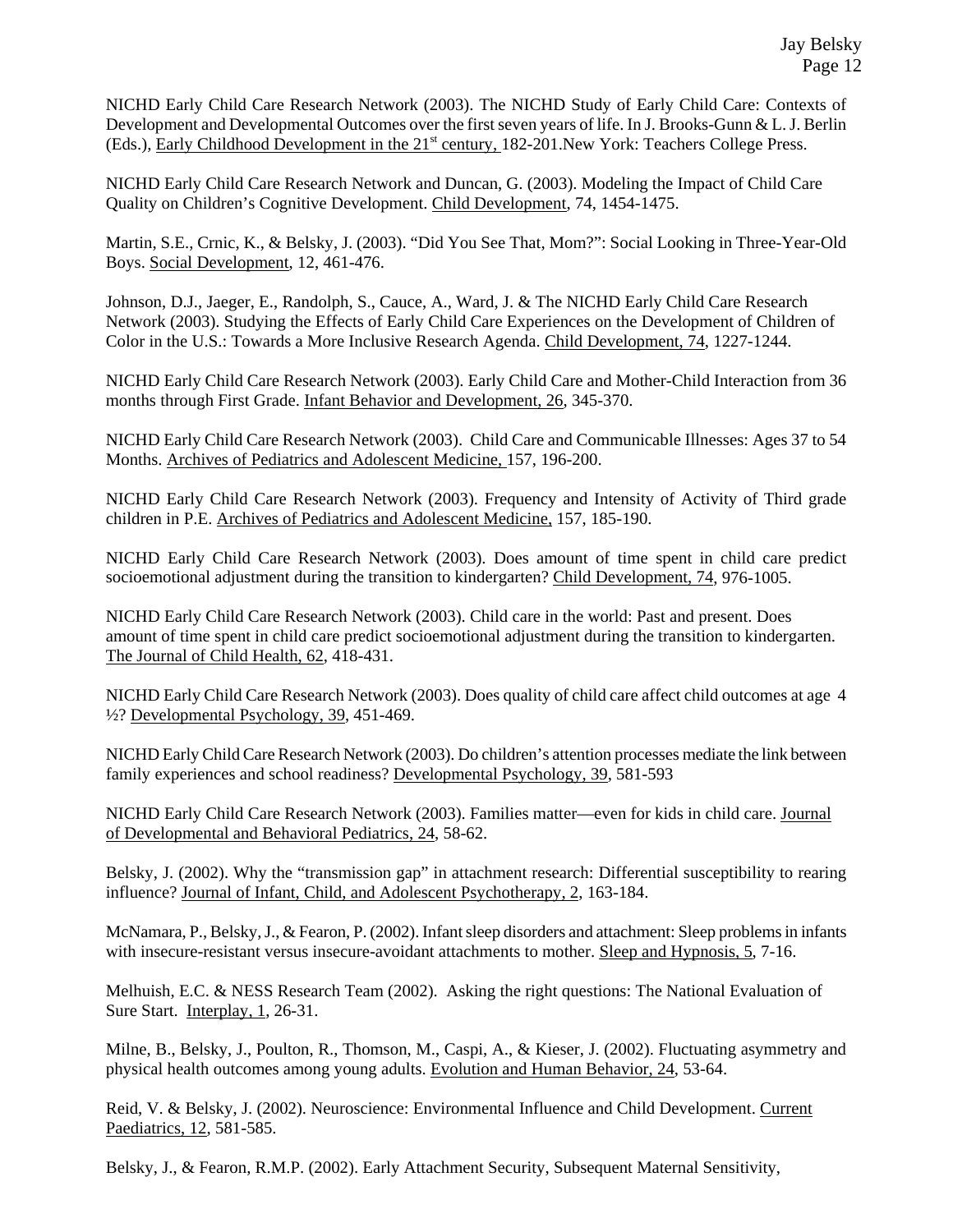and Later Child Development: Does Continuity in Development Depend Upon Continuity of Caregiving? Attachment and Human Development, 3, 361-387.

Belsky, J. (2002). Developmental Origins of Attachment Styles. Attachment and Human Development, 4, 166- 170.

NICHD Early Child Care Research Network (2002). The Interaction of Child Care and Family Risk in Relation to Child Development at 24 and 36 Months. Applied Developmental Science, 6, 144-156.

Belsky, J. & Fearon, R.M.P (2002) Infant-Mother Attachment Security, Contextual Risk and Early Development: A Moderational Analysis. Development and Psychopathology, 14, 293-310.

Park, S. & Belsky, J. (2002). South Korean Mothers' Westernization and Orientation Toward Child Inhibition as Related to Child Behavior. The Journal of Asian Regional Association for Home Economics, 9, 57-65.

NICHD Early Child Care Research Network (2002). Observations of the First Grade Environment: Description and Relations with Classroom Features and Observed Child Behaviors. The Elementary School Journal, 102, 367-386.

Belsky, J. (2002). Effects of Early Child Care on Children's Development. In International Forum for Child Welfare (Ed.), WorldForum 2001 Proceedings: The children's agenda—Familiar issues, emerging concerns. (pp. 85-89). Dublin, Ireland: National Children's Resource Centre.

NICHD Early Child Care Research Network (2002). Structure→Process→Outcome: Direct and Indirect Effects of Caregiving Quality on Young Children's Development. Psychological Science,13, 199-206.

NICHD Early Child Care Research Network (2002). Child Care and Children's Development Prior to School Entry. American Education Research Journal, 39, 133-164.

Belsky, J. (2002). Quantity Counts: Amount of Child Care and Children's Socioemotional Development. Journal of Developmental and Behavioral Pediatrics, 23, 167-170.

Belsky, J. & Stratton, P. (2002). An Ecological Analysis of the Etiology of Child Maltreatment. In K. Browne, H. Hanks, P. Stratton & C. Hamilton (Eds), Early Prediction And Prevention Of Child Abuse: A Handbook (pp. 95-110). Chichester, UK: Wiley.

Belsky, J., & Barends, N. (2002). Personality and Parenting. In M. Bornstein, Handbook of Parenting, 2nd Ed., Vol.3. Being and Becoming a Parent. (pp. 415-438). Mahwah, NJ: Erlbaum.

NICHD Early Child Care Research Network. (2002). Parenting and Family Influences when Children are in Child Care: Results from the NICHD Study of Early Child Care. In J.G. Borkowski, S. Ramey, & Bristol-Power, M. (Eds.), Parenting and the Child's World: Influences on Intellectual, Academic and Social-Emotional Development (pp. 99-124). Mahwah,NJ: Erlbaum.

Belsky, J., Jaffee, S., Hsieh, K. & Silva, P. (2001). Childrearing Antecedents of Intergenerational Relations in Young Adulthood: a Prospective Study. Developmental Psychology, 37, 801-814.

NICHD Early Child Care Research Network (2001). Child Care and Family Predictors of MacArthur Preschool Attachment and Stability from Infancy. Developmental Psychology, 37, 847-862.

NICHD Early Child Care Research Network (2001). Child Care and Children's Peer Interaction at 24- and 36- Months: the NICHD Study of Early Child Care. Child Development, 72, 1478-1500.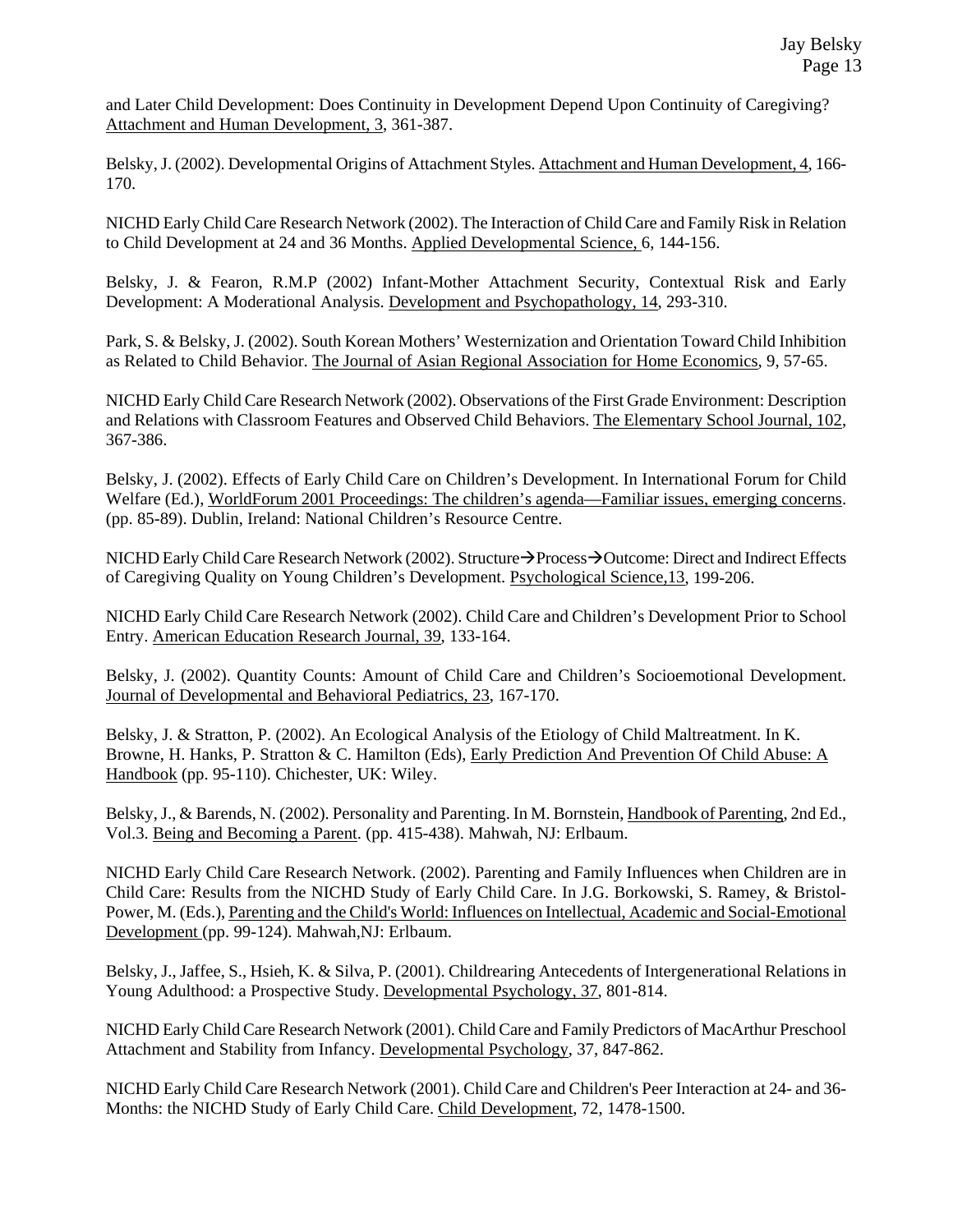NICHD Early Child Care Research Network (2001). Before Head Start: Income and Ethnicity, Family Characteristics, Child Care Experience and Child Development. Early Education and Development, 12, 545- 576.

Belsky, J. (2001). Developmental Risks (Still) Associated with Early Child Care. Journal of Child Psychology and Psychiatry, 42, 845-859.

NICHD Early Child Care Research Network (2001). Nonmaternal Care and Family Factors in Early Development: an Overview of the NICHD Study of Early Child Care. Journal of Applied Developmental Psychology, 22, 457-492.

Belsky, J. (2001). Marital Violence in Evolutionary Perspective. In A. Booth and A. Crouter (Eds.), Couples in Conflict (pp.27-36). Mahwah, NJ: Earlbaum.

Belsky, J., Friedman, S., & Hsieh, K. (2001). Testing a Core Emotion-Regulation Prediction: Does Early Attentional Control Moderate the Effect of Infant Negative Emotionality on Later Development? Child Development, 72, 123-133.

Jaffee, S., Caspi, A., Moffitt, T., Belsky, J., & Silva, P. (2001). Why are Children Born to Teen Mothers at Risk for Adverse Outcomes in Young Adulthood? Results from a 20-Year Longitudinal Study. Development and Psychopathology, 13, 377-389.

NICHD Early Child Care Research Network (2001). Child Care and Common Communicable Illnesses: Results from the NICHD Study of Early Child Care. Archives of Pediatrics & Adolescent Medicine, 155, 481-488.

NICHD Early Child Care Research Network (April/May 2001). A New Guide for Evaluating Child Care Quality. Bulletin of Zero to Three: National Center for Infants, Toddlers, and Families, 21, 40-47.

Belsky, J. (2000). Conditional and Alternative Reproductive Strategies: Individual Differences in Susceptibility to Rearing Experience. In. J. Rodgers, D. Rowe, & W. Miller (Eds.), Genetic Influences on Human Fertility and Sexuality: Theoretical and Empirical Contributions from the Biological and Behavioral Sciences (pp. 127-146). Boston: Kluwer.

Belsky, J. (2000). Fixed Versus Flexible Strategists: Individual Differences in Facultative Responsiveness? Behavioral and Brain Sciences, 23, 591-592.

Belsky, J., Rha, J., & Park, S. (2000). Exploring Reciprocal Parent and Child Effects in the Case of Child Inhibition in U.S. and Korean Samples. International Journal of Behavioral Development, 24, 338-347.

NICHD Early Child Care Research Network (2000). Characteristics and Quality of Child Care for Toddlers and Preschoolers. Applied Developmental Science, 4, 116-135.

NICHD Early Child Care Research Network (2000). The Relation of Child Care to Cognitive and Language Development. Child Development, 71, 958-978.

NICHD Early Child Care Research Network (2000). Factors Associated with Fathers' Caregiving Activities and Sensitivity with Young Children. Journal of Family Psychology, 14, 200-219.

Shaver, P., Belsky, J., & Brennan, K. (2000). The Adult Attachment Interview and Self-Reports of Romantic Attachment: Associations Across Domains and Methods. Journal of Personal and Social Relationships, 7, 25- 43.

van Ijzendoorn, M., Moran, G., Belsky, J., Pederson, D., Bakermans-Kranenburg, M., & Fisher, K. (2000). The Similarity of Siblings' Attachments to their Mother. Child Development, 71, 1086-1098.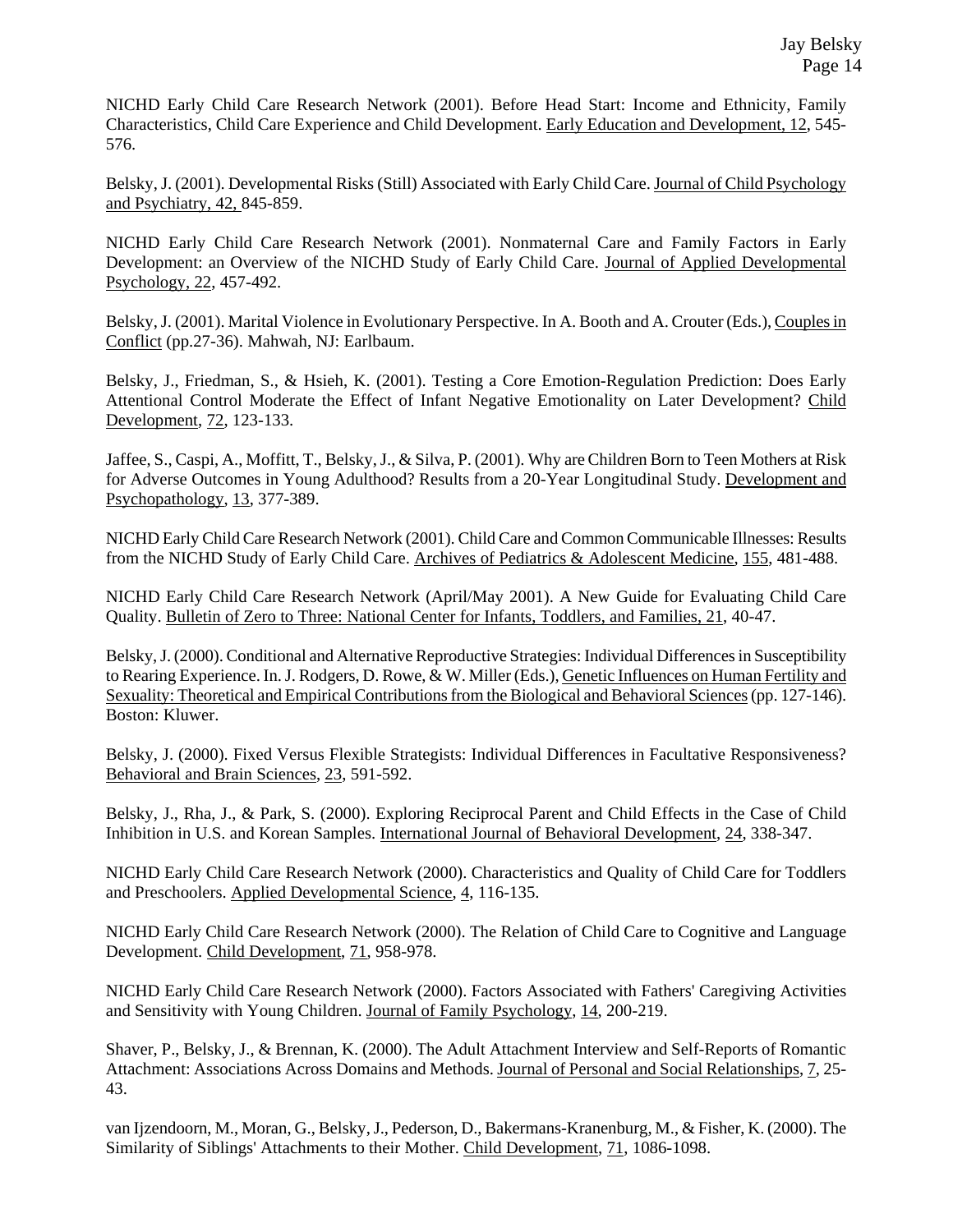Woodward, L., Fergusson, D., & Belsky, J. (2000). Timing of Parental Separation and Attachment to Parents in Adolescence: Results of a Prospective Study from Birth to Age 16. Journal of Marriage and the Family, 62, 162-174.

Aber, L., Belsky, J., & Slade, A. (1999). Stability and Change in Maternal Representations of their Relationship with their Toddlers. Developmental Psychology, 4, 1038-1047.

Belsky, J. (1999). Infant-Parent Attachment. In C. Tamis-LeMonda & L. Balter (Eds.), Child Psychology: a Handbook of Contemporary Issues (pp. 45-63). New York: Garland.

Belsky, J. (1999). Interactional and Social-Contextual Determinants of Attachment Security. In J. Cassidy & P. Shaver (Eds.), Handbook of Attachment Theory and Research (pp. 249-264). New York: Guilford.

Belsky, J. (1999). Modern Evolutionary Theory and Patterns of Attachment. In J. Cassidy & P. Shaver (Eds.), Handbook of Attachment Theory and Research (pp. 151-173). New York: Guilford.

Belsky, J. (1999). Quantity of Nonmaternal Care and Boys' Problem Behavior/Adjustment at 3 and 5: Exploring the Meditating Role of Parenting. Psychiatry: Interpersonal and Biological Processes, 62, 1-21.

Belsky, J., K. Rosenberger, K., Crnic, K. (1999). Le Origini dell's Attaccamento Sicuro. In Lucia Carli (Ed.) Dalla Diade Alla Famiglia (pp. 141-174). Milano, Italy: Raffaello Cortina Editore.

Blackson, T., Butler, T., Belsky, J., Ammerman, R., Shaw, D., & Tarter, R. (1999). Individual Traits and Family Contexts Predict Sons' Externalizing Behavior and Preliminary Relative Risk Ratios for Conduct Disorder and Substance Use Disorder Outcomes. Drug and Alcohol Dependence, 56, 115-131.

NICHD Early Child Care Research Network (1999). Chronicity of Maternal Depressive Symptoms, Maternal Sensitivity and Child Functioning at 36 Months: Results from the NICHD Study of Early Child Care. Developmental Psychology, 35, 1297-1310.

NICHD Early Child Care Research Network (1999). Child Care and Mother-Child Interaction in the First Three Years of Life. Developmental Psychology, 35, 1399-1413.

NICHD Early Child Care Research Network (1999). Child Outcomes When Child Care Classes Meet Recommended Guidelines for Quality. American Journal of Public Health, 89, 1072-1077.

Slade, A., Belsky, J., Aber, L., & Phelps, J. (1999). Maternal Representations of their Relationship with their Toddlers: Links to Adult Attachment and Observed Mothering. Developmental Psychology, 35, 611-619.

Youngblade, L., Berlin, L., Belsky, J. (1999). Connections Among Loneliness, the Ability to be Alone and Peer Relationships in Young Children. In K. J. Rotenberg, & S. Hymel (Eds.), Loneliness in Childhood and Adolescence (pp.135-153). Cambridge, UK: Cambridge University Press.

Belsky, J. (1998). Paternal Influence and Children's Well-Being: Limits of and New Directions for Understanding. In A. Booth (Ed.), Men in Families: When Do They Get Involved? What Difference Does it Make? (pp. 279-294). Mahwah, NJ: Erlbaum.

Belsky, J., & Hsieh, K. (1998). Patterns of Marital Change During the Early Childhood Years: Parent Personality, Coparenting and Division-of-Labor Correlates. Journal of Family Psychology, 12, 511-528.

Belsky, J., Hsieh, K., & Crnic, K. (1998). Mothering, Fathering and Infant Negativity as Antecedents of Boys' Externalizing Problems and Inhibition at Age 3: Differential Susceptibility to Rearing Influence? Development and Psychopathology, 10, 301-319.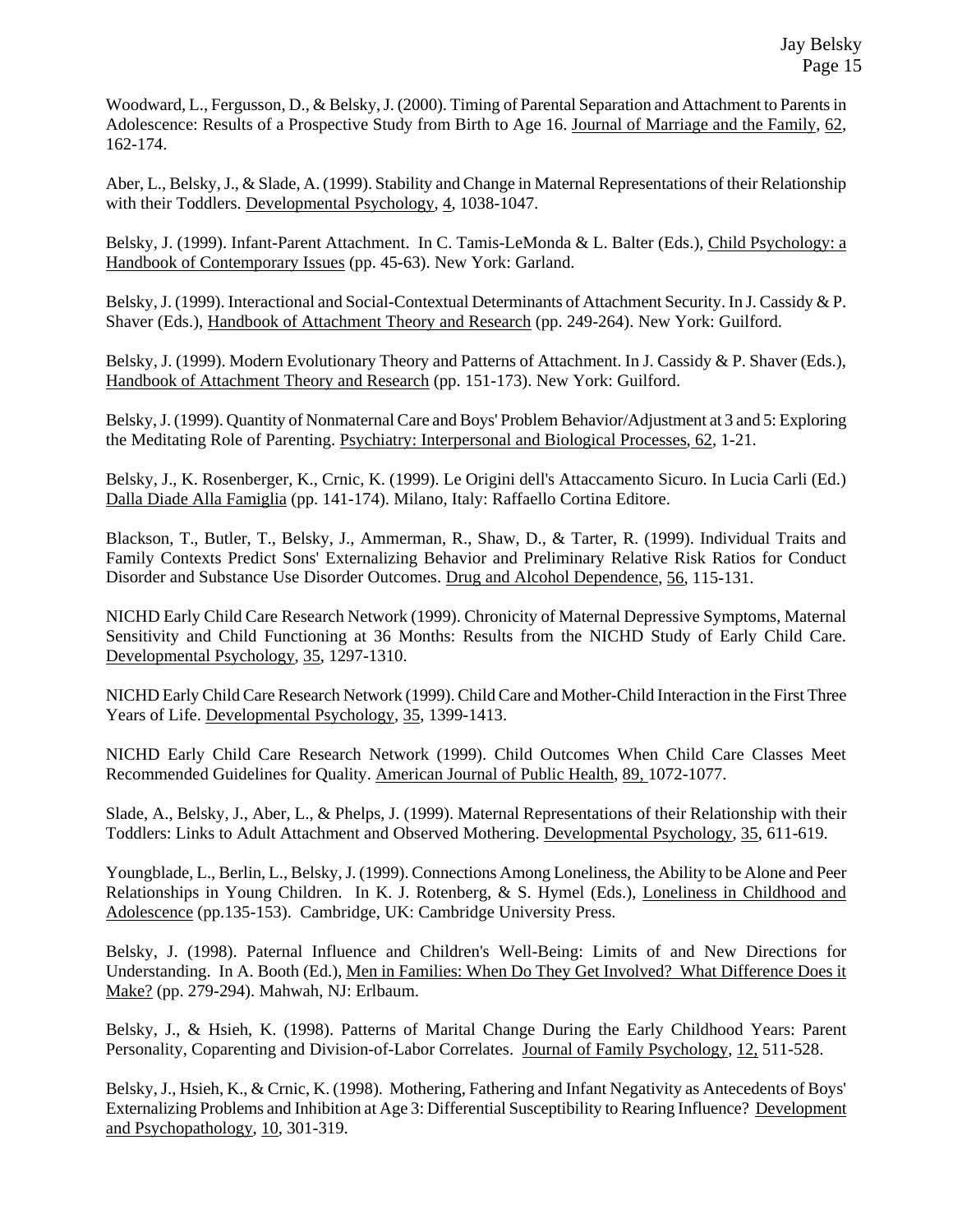NICHD Early Child Care Research Network (1998). Early Child Care and Self-Control, Compliance and Problem Behavior at 24 and 36 Months. Child Development, 69, 1145-1170.

NICHD Early Child Care Research Network (1998). Relations Between Family Predictors and Child Outcomes: Are They Weaker for Children in Child Care? Developmental Psychology, 34, 1119-1128.

NICHD Early Child Care Research Network. (1998). The NICHD Study of Early Child Care. Psychiatric Times, 15, 71-72.

Phelps, J. L., Belsky, J., & Crnic, K. (1998). Earned Security, Daily Stress and Parenting: a Comparison of Five Alternative Models. Development and Psychopathology, 10, 21-38.

Belsky, J. (1997). Attachment, Mating, and Parenting: an Evolutionary Interpretation. Human Nature, 8, 361-381.

Belsky, J. (1997). Determinants and Consequences of Parenting: Illustrative Findings and Basic Principles. In W. Hellinckx, M. Colton, & M. Williams (Eds.), The Family Way: International Perspectives on Family Support (pp. 1-21). Andershot, UK: Arena.

Belsky, J. (1997). Determinants of Attachment Security: Maternal Infant and Social-Contextual Influences. In W. Koops, J. Hoksma, & van den Boom (Eds.), Early Mother-Child Interaction and Attachment: Old and New Approaches (pp. 39-52). Amsterdam: North Holland Publishing.

Belsky, J. (1997). Theory Testing, Effect-Size Evaluation and Differential Susceptibility to Rearing Influence: the Case of Mothering and Attachment. Child Development, 64, 598-600.

Belsky, J. (1997). Variation in Susceptibility to Environmental Influences: An Evolutionary Argument. Psychological Inquiry, 8, 182-186.

Belsky, J., Domitrovich, C., & Crnic, K. (1997). Temperament and Parenting Antecedents of Individual Differences in 3-Year-Old Boys' Pride and Shame Reactions. Child Development, 37, 456-466.

Bus, A. Belsky, J., van Ijzendoorn, M., & Crnic, K. (1997). Attachment and Bookreading Patterns: a Study of Mothers, Fathers and their Toddlers. Early Childhood Research Quarterly, 12, 81-98.

Jain, A., & Belsky, J. (1997). Fathering and Acculturation: a Study of Immigrant Indian Families with Young Children. Journal of Marriage and the Family, 59, 873-883.

NICHD Early Child Care Research Network (1997). Child Care Experiences During the First Year of Life. Merrill-Palmer Quarterly, 43, 340-360.

NICHD Early Child Care Research Network (1997). The Effects of Infant Child Care on Infant-Mother Attachment Security: Results of the NICHD Study of Early Child Care. Child Development, 68, 860-879.

NICHD Early Child Care Research Network (1997). Familial Factors Associated with Characteristics of Nonmaternal Care for Infants. Journal of Marriage and the Family, 59, 389-408.

NICHD Early Child Care Research Network (1997). Poverty and Patterns of Child Care. In J. Brooks-Gunn & G. Duncan (Eds.), Consequences of Growing Up Poor (pp. 100-131). New York: Russell-Sage.

Park, S., Belsky, J., Putnam, S., & Crnic, K. (1997). Infant Emotionality, Parenting and 3-Year Inhibition: Exploring Stability and Lawful Discontinuity in a Male Sample. Developmental Psychology, 33, 218-227.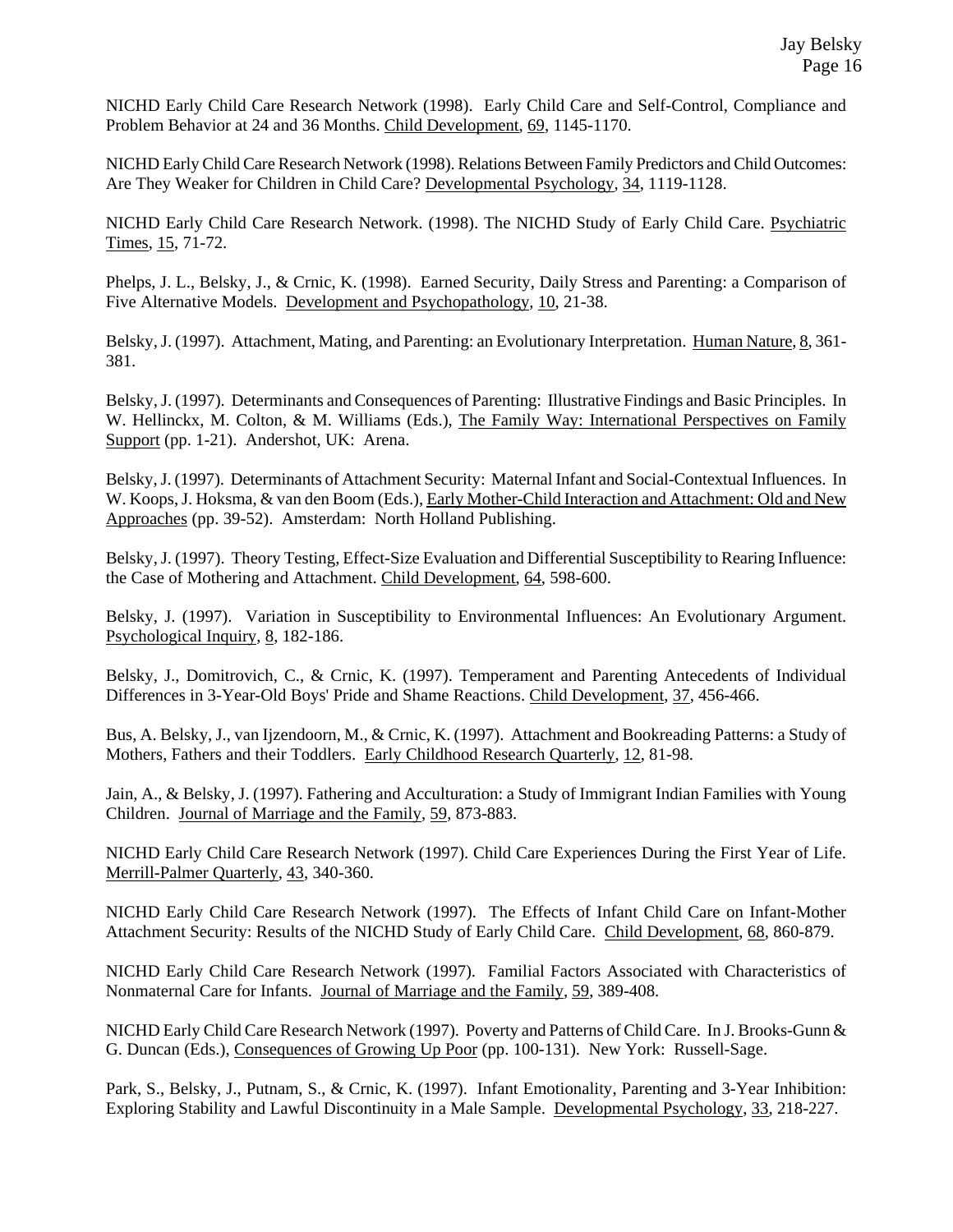Volling, B., Youngblade, L., & Belsky, J. (1997). Young Children's Social Relationships with Siblings and Friends. American Journal of Orthopsychiatry, 67, 102-111.

Belsky, J. (1996). Parent, Infant and Social-Contextual Antecedents of Father-Son Attachment Security. Developmental Psychology, 32, 905-914.

Belsky, J., Campbell, S., Cohn, J., & Moore, G. (1996). Instability of Attachment Security. Developmental Psychology, 32, 921-924.

Belsky, J., Hsieh, K., & Crnic, K. (1996). Infant Positive and Negative Emotionality: One Dimension or Two? Developmental Psychology, 32, 289-298.

Belsky, J., Putnam, S., & Crnic, K. (1996). Coparenting, Parenting and Early Emotional Development. New Directions in Child Development, 74, 45-56.

Belsky, J., Spritz, B., & Crnic, K. (1996). Infant Attachment Security and Affective-Cognitive Information Processing at Age 3. Psychological Science, 7, 111-114.

Belsky, J., Woodworth, S., & Crnic, K. (1996). Troubled Family Interaction During Toddlerhood. Development and Psychopathology, 8, 477-495.

Belsky, J., Woodworth, S., & Crnic, K. (1996). Trouble in the Second Year: Three Questions About Family Interaction. Child Development, 67, 556-578.

Freitag, M., Belsky, J., Grossmann, K., Grossmann, K.E., & Scheuerer-Engliseh, H. (1996). Continuity in Parent-Child Relationships from Infancy to Middle Childhood and Relations with Friendship Competence. Child Development, 67, 1437-1455.

Hurt, H., Brodsky, N., Betancourt, L., Braitman, L., Belsky, J., & Giannetta, J. (1996). Play Behavior in Toddlers with In Utero Cocaine Exposure: a Prospective, Masked, Controlled Study. Journal of Developmental and Behavioral Pediatrics, 17, 373-379.

Jain, A., Belsky, J., & Crnic, K. (1996). Beyond Fathering Behaviors: Types of Dyads. Journal of Family Psychology, 10, 431-442.

Moore, J., Cohn, G., Belsky, J., & Campbell, S. (1996). A Comparison of Traditional and Quantitative Classification of Attachment Status. Infant Behavior and Development, 19, 265-268.

NICHD Early Child Care Research Network (1996). Characteristics of Infant Child Care: Factors Contributing to Positive Caregiving. Early Childhood Research Quarterly, 11, 269-306.

NICHD Early Child Care Research Network (Spring, 1996). Child Care and the Family: an Opportunity to Study Development in Context. Newsletter of the Society for Research in Child Development, 4-7.

Steinberg, L., & Belsky, J. (1996). An Evolutionary Perspective on Psychopathology in Adolescence. In D. Cicchetti & S. Toth (Eds.), Rochester Symposium on Developmental Psychopathology, Vol. 7. Adolescence: Opportunities and challenges (pp. 93-124). Rochester, NY: University of Rochester Press.

Woodworth, S., Belsky, J., & Crnic, K. (1996). The Determinants of Fathering During the Second and Third Year of Life: a Developmental Analysis. Journal of Marriage and the Family, 58, 679-692.

Belsky, J. (1995). A Nation (Still) at Risk? National Forum, 75, 36-38.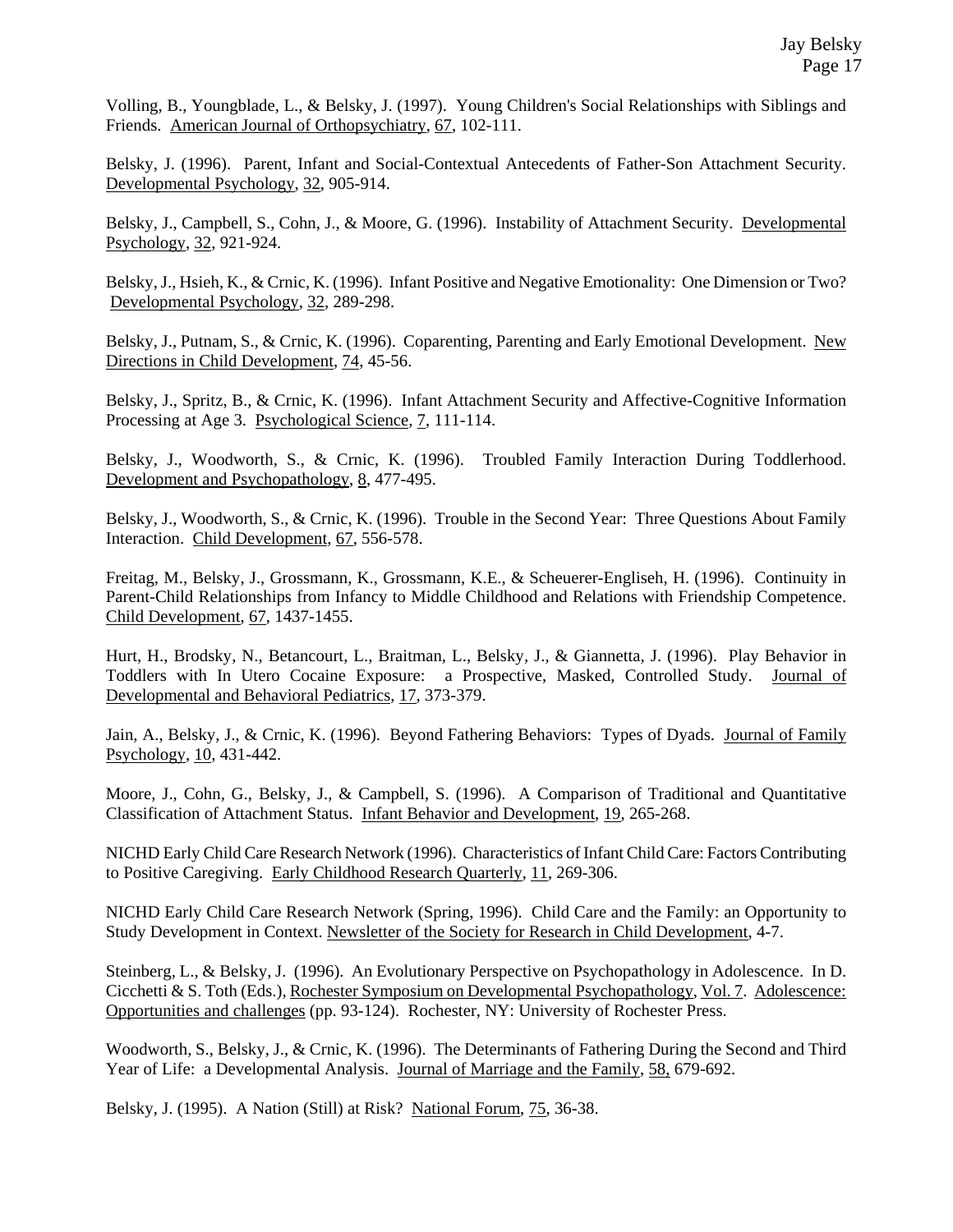Belsky, J. (1995). Expanding the Ecology of Human Development: An Evolutionary Perspective. In P. Moen, G. Elder, & K. Luscher (Eds.), Examining Lives and Contexts: Perspectives on the Ecology of Human Development (pp. 545-562). Washington, DC: APA Books.

Belsky, J. (1995). Secondary Sociopathy and Opportunistic Reproductive Strategy. Brain and Behavioral Sciences, 18, 545-546.

Belsky, J., Crnic, K., & Gable, S. (1995). Determinants of Coparenting in Families with Toddler Boys: Spousal Differences and Daily Hassles. Child Development, 66, 629-642.

Belsky, J., Crnic, K., & Woodworth, S. (1995). Personality and Parenting: Exploring the Mediational Role of Transient Mood and Daily Hassles. Journal of Personality, 63, 905-931.

Belsky, J., Rosenberger, K., & Crnic, K. (1995). Maternal Personality, Marital Quality, Social Support and Infant Temperament: Their Significance for Infant-Mother Attachment in Human Families. In C. Pryce, R. Martin, & D. Skuse (Eds.), Motherhood in Human and Nonhuman Primates: a Synthetic Approach (pp. 115- 124). Basel, Switzerland: Karger.

Belsky, J., Rosenberger, K., & Crnic, K. (1995). The Origins of Attachment Security: Classical and Contextual Determinants. In S. Goldberg, R. Muir, & J. Kerr (Eds.), Attachment Theory: Social, Developmental and Clinical Perspectives (pp. 153-183). Hillsdale, NJ: Analytic Press.

Berlin, L., Cassidy, J., & Belsky, J. (1995). Infant-Mother Attachment and Later Loneliness in Young Children. Merrill-Palmer Quarterly, 41, 91-103.

Gable, S., Belsky, J., & Crnic, K. (1995). Coparenting During the Child's Second Year: a Descriptive Account. Journal of Marriage and the Family, 57, 609-616.

Steinberg, L., Belsky, J., & Meyer, J. (1995). Childhood. NY: McGraw-Hill.

Youngblade, L., & Belsky, J. (1995). From Family to Friend: Predicting Positive Dyadic Interaction with a Close Friend at Five Years of Age from Early Parent-Child Relations. In S. Shulman (Ed.), Close Relationships and Social-Emotional Development (pp. 35-62). Norwood, NJ: Ablex.

Belsky, J., & Cassidy, J. (1994). Attachment: Theory and Evidence. In M. Rutter, & D. Hay (Eds.), Development Through Life: a Handbook for Clinicians (pp. 373-402). Oxford: Blackwell.

Belsky, J., & Cassidy, J. (1994). Attachment and Close Relationships: An Individual Difference Perspective. Psychological Inquiry, 5, 27-30.

Belsky, J., & Kelly, J. (1994). The Transition to Parenthood. New York: Delacourte. (Published in 1995 in Japanese by Sashisha Press and in German by Goldmann.)

Belsky, J., & MacKinnon, C. (1994). Transition to School: Developmental Trajectories and School Experiences. Early Education and Development, 5, 106-119.

Gable, S., Crnic, K., & Belsky, J. (1994). Coparenting within the Family System: Influences on Children's Development. Family Relations, 43, 380-386.

NICHD Early Child Care Research Network (1994). Child Care and Child Development: The NICHD Study of Early Child Care. In S. Freidman & H. Haywood (Eds.), Developmental Follow-Up: Concepts, Domains, Methods (pp. 377-396). New York: Academic Press.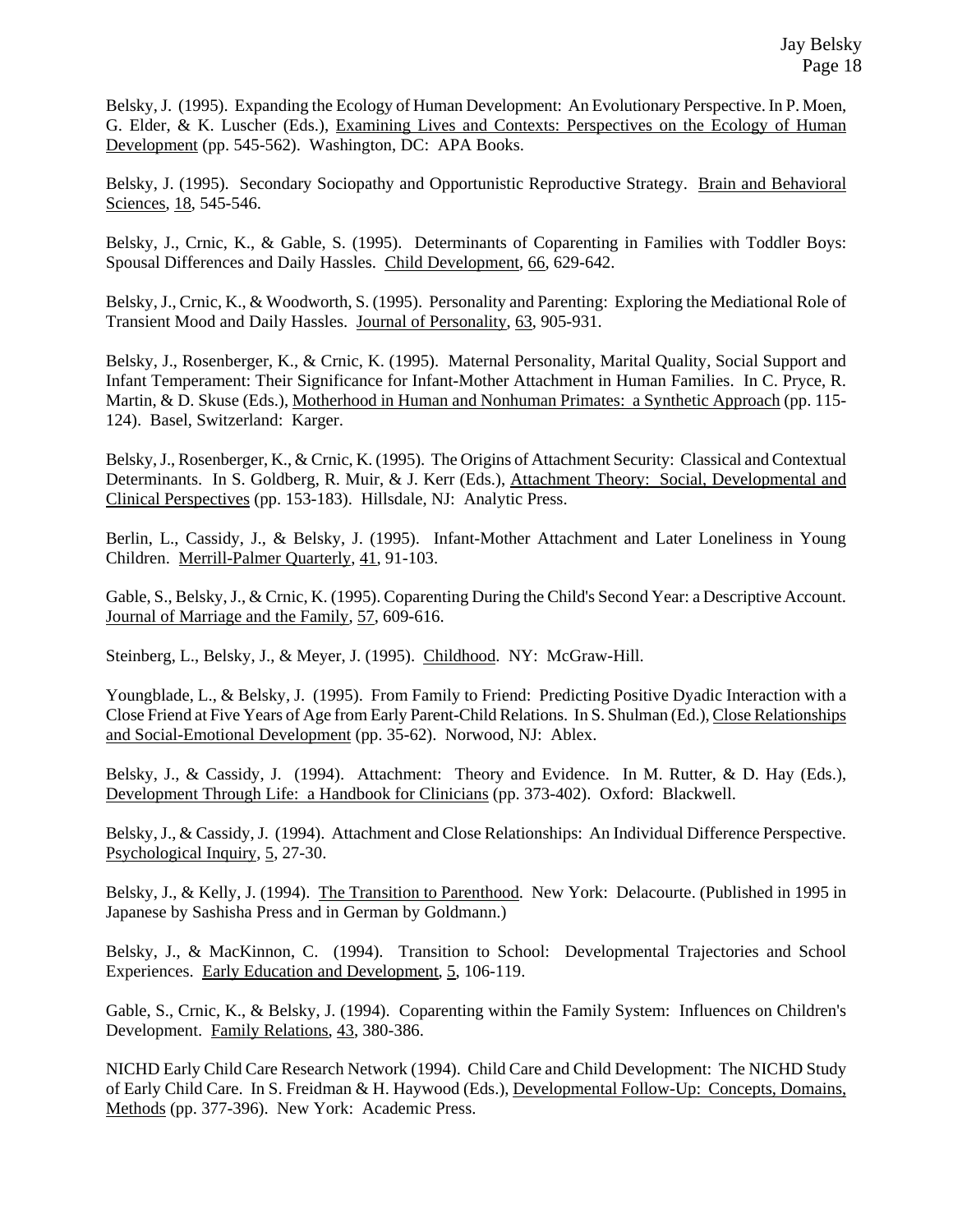NICHD Early Child Care Research Network (1993). Child-Care Debate: Transformed or Distorted? American Psychologist, 48, 692-693.

Belsky, J. (1993). The Etiology of Child Maltreatment: A Developmental-Ecological Analysis. Psychological Bulletin, 114, 413-434.

Belsky, J. (1993). Promoting Father Involvement: An Analysis and Critique. Journal of Family Psychology, 7, 287-293.

Fish, M., Stifter, C., & Belsky, J. (1993). Early Patterns of Mother-Infant Dyadic Interaction: Infant, Mother and Family Demographic Antecedents. Infant Behavior and Development, 16, 1-18.

Vondra, J., & Belsky, J. (1993). Developmental Origins of Parenting: Personality and Relationship Factors. In T. Luster & L. Okagaki (Eds.), Parenting: an Ecological Perspective (pp. 1-34). Hillsdale, NJ: Erlbaum.

Volling, B., & Belsky, J. (1993). Parent, Infant and Contextual Characteristics Related to Maternal Employment Decisions in the First Year of Infancy. Family Relations, 42, 4-12. [Reprinted in G. Bowen & J. Pittman (Eds.). (1995). The Work and Family Interface (pp. 281-292), Minneapolis, MN: National Council of Family Relations.]

Youngblade, L., Park, K., & Belsky, J. (1993). Measurement of Young Children's Close Friendship: a Comparison of Two Independent Assessment Systems and their Associations with Attachment Security. International Journal of Behavioral Development, 16, 563-588.

Belsky, J. (1992). Consequences of Child Care for Children's Development: A Deconstructionist View. In A. Booth (Ed.), Child Care in the 1990s: Trends and Consequences (pp. 83-94). Hillsdale, NJ: Erlbaum.

Gable, S., Belsky, J., & Crnic, K. (1992). Marriage, Parenting, and Child Development: Progress and Prospects. Journal of Family Psychology, 5, 276-294.

Moffitt, T., Caspi, A., Belsky, J., & Silva, P. (1992). Childhood Experience and the Onset of Menarche: A Test of a Sociobiological Model. Child Development, 63, 47-58.

Vaughn, B., Stevenson-Hinde, J., Waters, E., Kotsaftis, A., Lefever, G., Shouldice, A., Trudel, M., & Belsky, J. (1992). Attachment Security and Temperament in Infancy and Early Childhood: Some Conceptual Clarifications. Developmental Psychology, 28, 463-473.

Volling, B., & Belsky, J. (1992). The Contribution of Mother-Child and Father-Child Relationships to the Quality of Sibling Relationships. Child Development, 63, 1209-1222.

Volling, B., & Belsky, J. (1992). Infant, Father and Marital Antecedents of Infant-Father Attachment Security in Dual-Earner and Single-Earner Families. International Journal of Behavioral Development, 15, 83-100.

Youngblade, L., & Belsky, J. (1992). Parent-Child Antecedents of Five-Year-Olds' Close Friendships: a Longitudinal Analysis. Developmental Psychology, 28, 700-713.

Belsky, J. (1991). Ehe, Elternschaft und Kindliche Entwicklung [Marriage, Parenting and Infant Development]. In A. Engfer, B. Minsel, & S. Walper (Eds.), Zeit fur Kinder: Kinder in Familie und Gesellschaft [Children in Family and Society] (pp. 134-159). Basel: Beltz.

Belsky, J. (1991). Psychological Maltreatment: Definitional Limitations and Unstated Assumptions. Development and Psychopathology, 3, 31-36.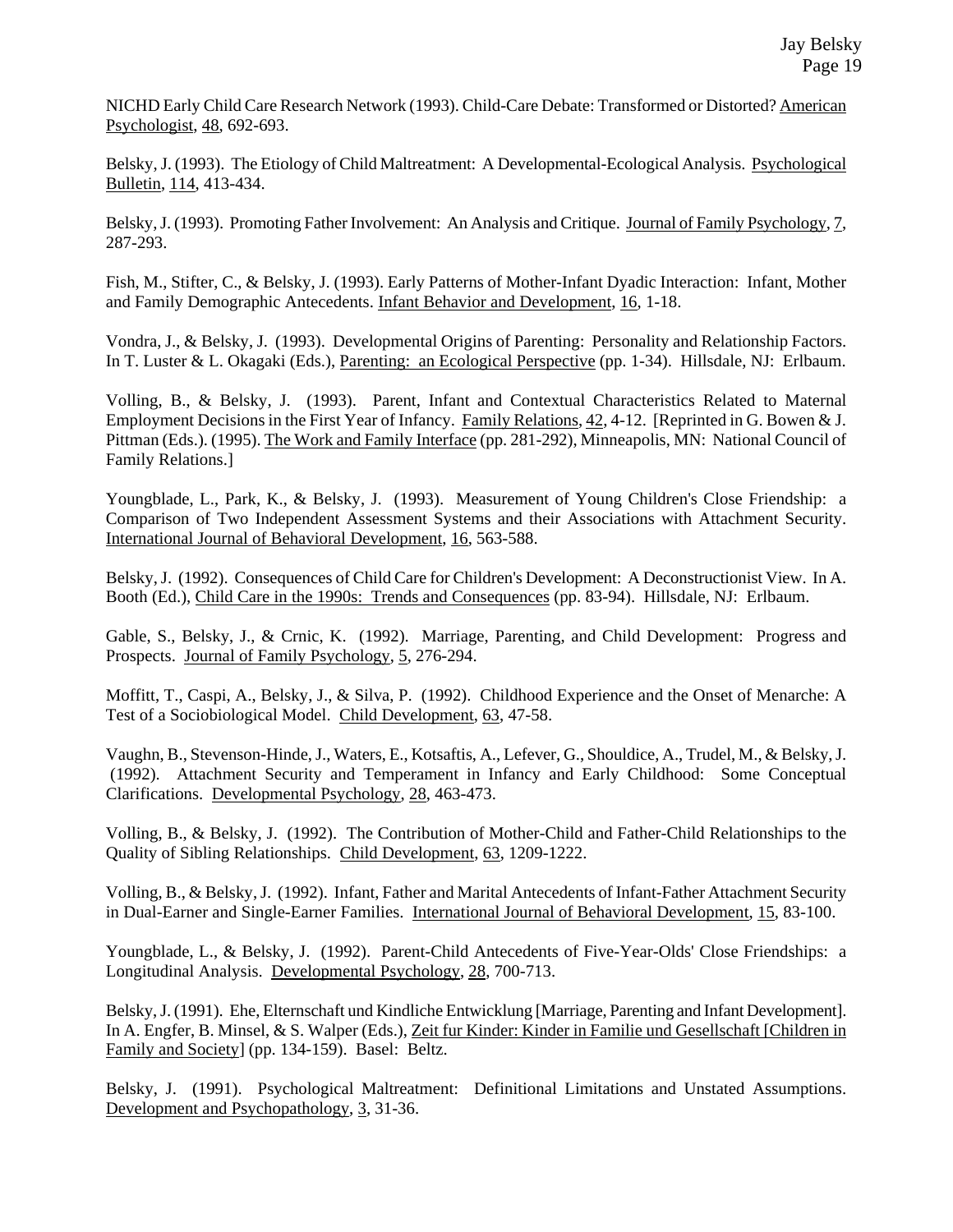Belsky, J., & Braungart, J. (1991). Are Insecure-Avoidant Infants with Extensive Day Care Experience Less Stressed by and More Independent in the Strange Situation? Child Development, 62, 567-571.

Belsky, J., & Eggebeen, D. (1991). Early and Extensive Maternal Employment and Young Children's Socioemotional Development: Children of the National Longitudinal Survey of Youth. Journal of Marriage and the Family, 53, 1083-1098. [Reprinted in D. DelCampo & R. DelCampo (Eds.), Taking Sides: Clashing Views on Controversial Issues in Childhood and Society. New York: Dushkin/McGraw-Hill, 1997.]

Belsky, J., & Eggebeen, D. (1991). Scientific Criticism and the Study of Early and Extensive Maternal Employment. Journal of Marriage and the Family, 53, 1107-1110.

Belsky, J., Fish, M., & Isabella, R. (1991). Continuity and Discontinuity in Infant Negative and Positive Emotionality: Family Antecedents and Attachment Consequences. Developmental Psychology, 27, 421-431. [Reprinted in M. Hertzig & E. Farber (Eds.). (1993). Annual Progress in Child Psychiatry and Child Development, 1992 (pp. 42-66). New York: Brunner-Mazel.]

Belsky, J., Steinberg, L., & Draper, P. (1991). Childhood Experience, Interpersonal Development and Reproductive Strategy: An Evolutionary Theory of Socialization. Child Development, 62, 647-670.

Belsky, J., Steinberg, L., & Draper, P. (1991). Further Reflections on an Evolutionary Theory of Socialization. Child Development, 62, 682-685.

Belsky, J., Youngblade, L., Rovine, M., & Volling, B. (1991). Patterns of Marital Change and Parent-Child Interaction. Journal of Marriage and the Family, 53, 487-498.

Fish, M., & Belsky, J. (1991). Temperament and Attachment Revisited: Origin and Meaning of Separation Intolerance at Age Three. American Journal of Orthopsychiatry, 61, 418-427.

Fish, M., Belsky, J., & Youngblade, L. (1991). Developmental Antecedents and Measurement of Intergenerational Boundary Violation in a Nonclinic Sample. Journal of Family Psychology, 4, 278-297.

Fish, M., Stifter, C., & Belsky, J. (1991). Conditions of Continuity and Discontinuity in Infant Negative Emotionality: Newborn to Five Months. Child Development, 62, 1525-1538.

Isabella, R., & Belsky, J. (1991). Interactional Synchrony and the Origins of Infant-Mother Attachment: a Replication Study. Child Development, 62, 373-384.

Steinberg, L., & Belsky, J. (1991). Infancy, Childhood and Adolescence. New York: McGraw-Hill.

Volling, B., & Belsky, J. (1991). Multiple Determinants of Father's Involvement During Infancy in Dual-Earner and Single-Earner Families. Journal of Marriage and the Family, 53, 461-474.

Vondra, J., & Belsky, J. (1991). Infant Play as a Window on Competence and Motivation. In C. Shaeffer & A. Sandgrund (Eds.), Play Diagnosis and Assessment (Chapt. 1, pp. 13-38). New York: Wiley.

Belsky, J. (1990). Children and Marriage. In F. Fincham & T. Bradbury (Eds.), The Psychology of Marriage: Basic Issues and Applications (Chapt. 6, pp. 172-200). New York: Guilford Press.

Belsky, J. (1990). Developmental Risks Associated with Infant Day Care: Attachment Insecurity, Noncompliance and Aggression? In S. Chehrazi (Ed.), *Psychosocial Issues in Day Care (Chapt. 3, pp. 37-68)*. New York: American Psychiatric Press, Inc.

Belsky, J. (1990). Infant Day Care, Child Development and Family Policy. Society, 27, 10-12.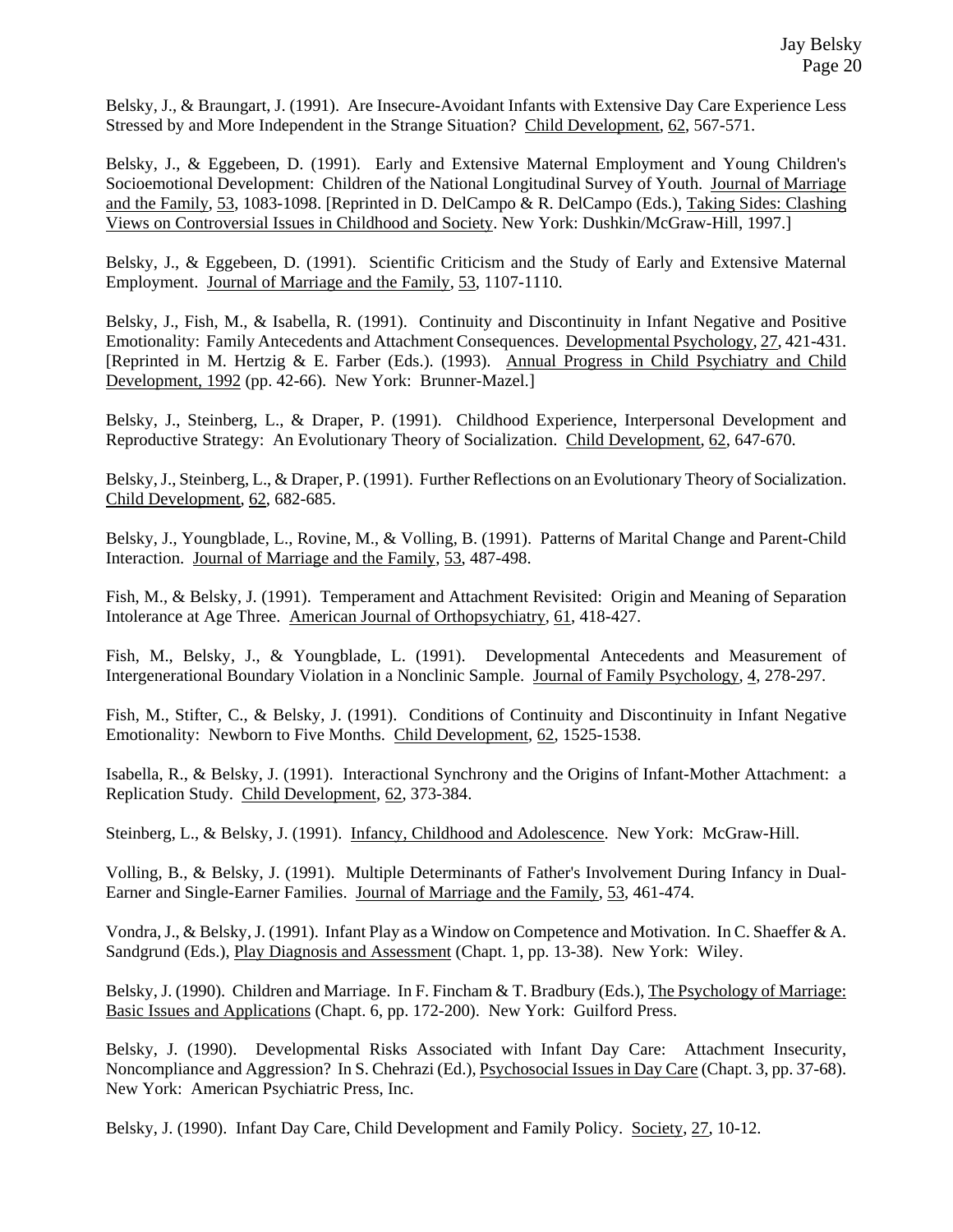Belsky, J. (1990). Parental and Nonparental Care and Children's Socioemotional Development: A Decade in Review. Journal of Marriage and the Family, 52, 885-903.

Belsky, J., & Isabella, R. (1990). The "Effects" of Infant Day Care on Social and Emotional Development. In M. Wolraich & D. Routh (Eds.), Advances in Developmental and Behavioral Pediatrics, Vol. IX (Chap. 1, pp. 1-31). Greenwich, CT: JAI Press.

Belsky, J., Pensky, E., & Youngblade, L. (1990). Childrearing History, Marital Quality and Maternal Affect: Intergenerational Transmission in a Low-Risk Sample. Development and Psychopathology, 1, 291-304.

Belsky, J. & Rovine, M. (1990). Patterns of Marital Change Across the Transition to Parenthood: Pregnancy to Three Years Postpartum. Journal of Marriage and the Family, 52, 5-19.

Belsky, J., & Rovine, M. (1990). Q-Security and Nonmaternal Care in the First Year of Life. New Directions in Child Development: the Social Ecology of Child Care, 49, 7-22.

Draper, P., & Belsky, J. (1990). Personality Development in Evolutionary Perspective. Journal of Personality, 58, 141-162.

MacKinnon, C., Lamb, M., Belsky, J., & Baum, C. (1990). An Affective-Cognitive Model of Mother-Child Aggression. Development and Psychopathology, 2, 1-13.

Youngblade, L., & Belsky, J. (1990). The Social and Emotional Consequences of Child Maltreatment. In R. Ammerman & M. Herson (Eds.), Children at Risk: an Evaluation of Factors Contributing to Child Abuse and Neglect (Ch. 5, pp. 109-148). New York: Plenum.

Belsky, J. (1989). Infant-Parent Attachment and Day Care: In Defense of the Strange Situation. In J. Lande & S. Scarr (Eds.), The Future of Child Care in the United States (Chap. 2, pp. 23-48). Hillsdale, NJ: Erlbaum.

Belsky, J. (1989). Intuitive Parenting from the Perspective of Individual Differences. The European Journal of Psychology and Education, 4, 211-214.

Belsky, J., & Vondra, J. (1989). Lessons from Child Abuse: the Determinants of Parenting. In D. Cicchetti & V. Carlson (Eds.), Current Research and Theoretical Advances in Child Maltreatment (pp. 153-202). Cambridge, MA: Cambridge University Press.

Belsky, J., Rovine, M., & Fish, M. (1989). The Developing Family System. In M. Gunnar & E. Thelen (Eds.), Minnesota Symposia of Child Psychology (Vol. 22), Systems and Development (Chap. 4, pp. 119-166). Hillsdale, NJ: Erlbaum.

Hawkins, A., & Belsky, J. (1989). The Role of Father Involvement in Personality Change in Men Across the Transition to Parenthood. Family Relations, 38, 378-384.

Isabella, R., Belsky, J., & von Eye, A. (1989). The Origins of Infant-Mother Attachment: an Examination of Interactional Synchrony During the Infant's First Year. Developmental Psychology, 25, 12-21.

Vondra, J., & Belsky, J. (1989). Characteristics and Antecedents of Infant Play at One Year. In J. Lockman & N. Hazen (Eds.), Action in Social Context: Perspectives on Early Development (Chap. 6, pp. 173-206). New York: Plenum.

Youngblade, L., & Belsky, J. (1989). Child Maltreatment, Infant-Parent Attachment Security and Dysfunctional Peer Relationships in Toddlerhood. Topics in Early Childhood Education, 9, 1-15.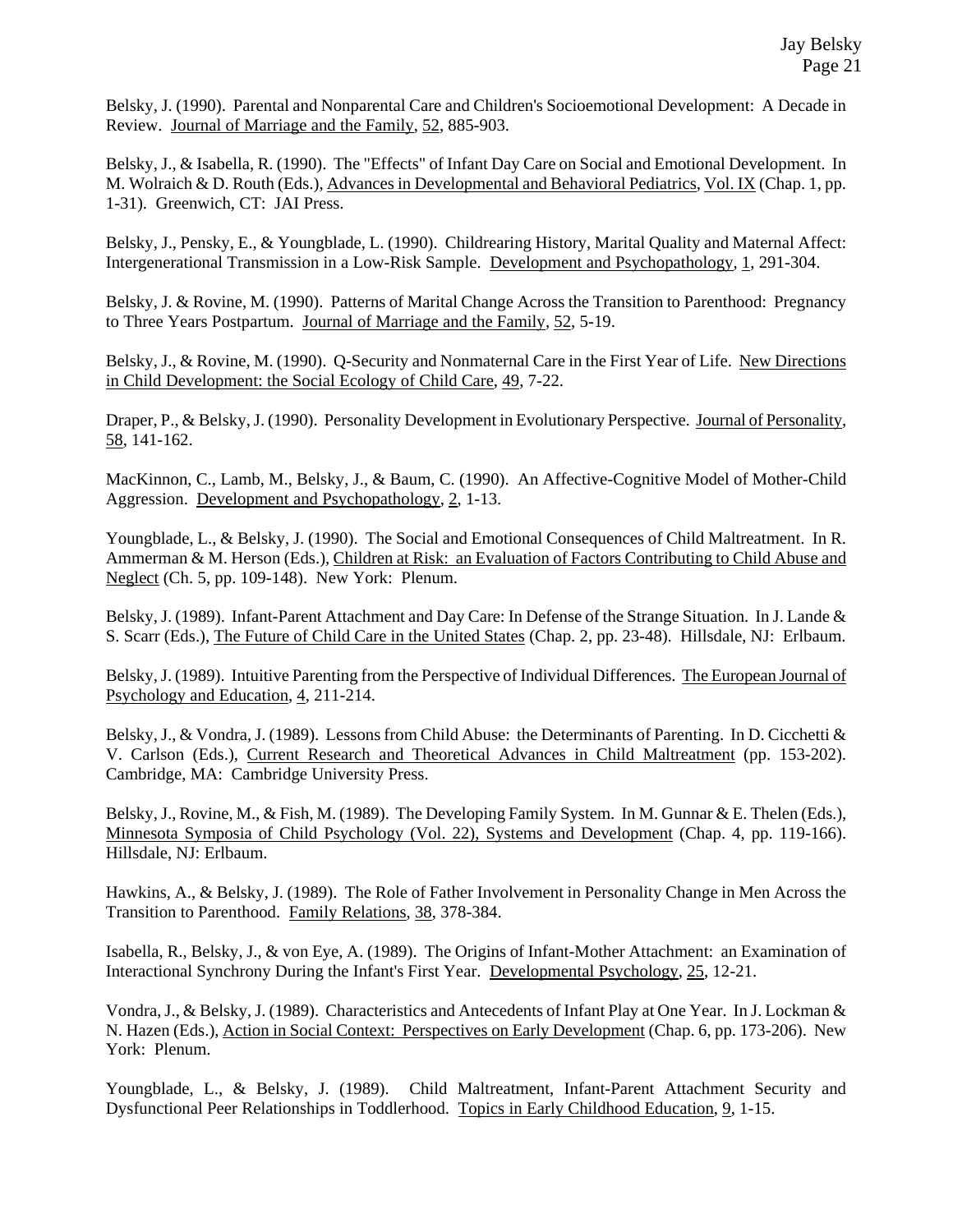Belsky, J. (1988). Child Maltreatment and the Emergent Family System. In K. Browne, C. Davies, & P. Stratton (Eds.), Early Prediction and Prevention of Child Abuse (Chap. 17, pp. 267-290). Sussex, England: Wiley.

Belsky, J. (1988). The "Effects" of Infant Day Care Reconsidered. Early Childhood Research Quarterly, 3, 235-272. [Reprinted (1990) in N. Fox & G. Fein (Eds.), Infant Day Care: the Current Debate. Norwood, NJ: Abler.]

Belsky, J. (1988). Infant Day Care and Socioemotional Development: The United States. Journal of Child Psychology and Psychiatry, 29, 397-406.

Belsky, J. (1988). A Reassessment of Infant Day Care. In E. Zigler & M. Frank (Eds.), Infant Care Leave (pp. 100-119). New Haven, CT: Yale University Press.

Belsky, J., & Isabella, R. (1988). Maternal, Infant and Social-Contextual Determinants of Infant-Mother Attachment. In J. Belsky & T. Nezworski (Eds.), Clinical Implications of Attachment (pp. 41-94). Hillsdale, NJ: Lawrence Erlbaum Associates.

Belsky, J., & Nezworski, T. (Eds.). (1988). Clinical Implications of Attachment. Hillsdale, NJ: Lawrence Erlbaum Associates.

Belsky, J., & Nezworski, T. (1988). Clinical Implications of Attachment: An Introduction. In J. Belsky & T. Nezworski (Eds.), Clinical Implications of Attachment (pp. 3-17). Hillsdale, NJ: Lawrence Erlbaum Associates.

Belsky, J., & Pensky, E. (1988). Developmental History, Personality and Family Relationships: Toward an Emergent Family System. In R. Hinde & J. Stevenson-Hinde (Eds.), Relationships within Families: Mutual Influences (pp. 193-217). Oxford: Oxford University Press.

Belsky, J., & Pensky, E. (1988). Marital Change Across the Transition to Parenthood. Marriage and Family Review, 12, 133-156. [Reprinted (1988) in R. Palkovitz & M. Sussman (Eds.), Transitions to Parenthood. New York: Haworth Press.]

Belsky, J., & Rovine, M. (1988). Nonmaternal Care in the First Year of Life and the Security of Infant-Parent Attachment. Child Development, 59, 157-167.

Bridges, L., Connell, J., & Belsky, J. (1988). Similarities and Differences in Infant-Mother and Infant-Father Interaction in the Strange Situation: a Component Process Analysis. Developmental Psychology, 24, 92-100.

McBride, S., & Belsky, J. (1988). Characteristics, Determinants and Consequences of Maternal Separation Anxiety. Developmental Psychology, 24, 407-414.

Nezworski, T., Tolan, W., & Belsky, J. (1988). Helping Families Change: Intervention in Insecure Attachment During Infancy. In J. Belsky & T. Nezworski (Eds.), Clinical Implications of Attachment (pp. 352-386). Hillsdale, NJ: Erlbaum.

Belsky, J. (1987). From Couple to Parents. Childbirth Education, 6, 17-20.

Belsky, J. (1987). Risks Remain. Zero to Three, 7, 22-24. [Reprinted in S. Provence, J. Paul, & E. Fenichel (Eds.). (1992). The Zero to Three Child Care Anthology, 1984-1992 (pp. 123-127). Arlington, VA: National Center for Clinical Infant Programs.]

Belsky, J., & Draper, P. (1987). Reproductive Strategies and Radical Solutions. Transaction/Society, 24, 20- 24.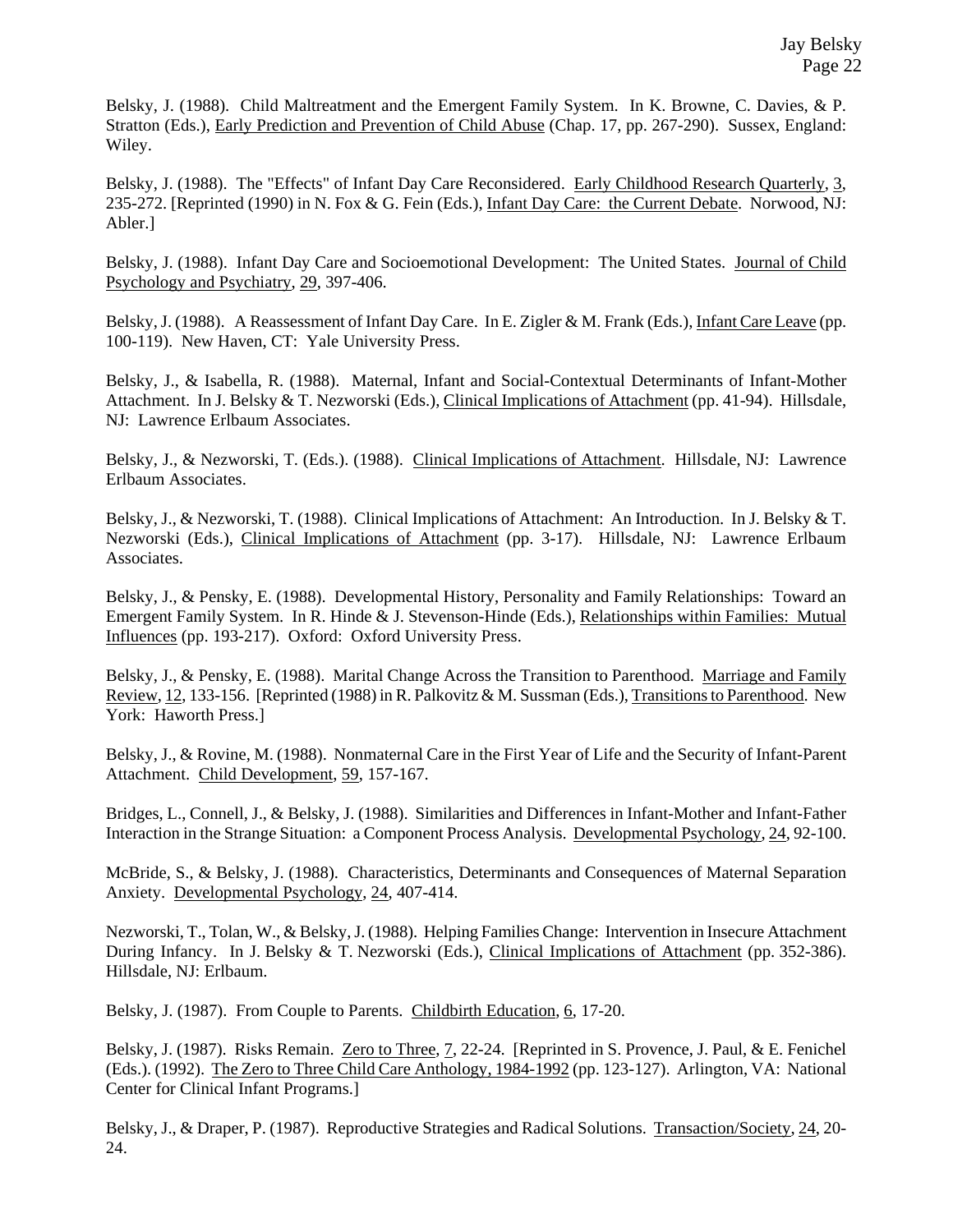Belsky, J., & Rovine, M. (1987). Temperament and Attachment Security in the Strange Situation: an Empirical Rapprochement. Child Development, 58, 787-795.

Belsky, J., & Volling, B. (1987). Mothering, Fathering and Marital Interaction in the Family Triad: Exploring Family System's Processes. In P. Berman & F. Pedersen (Eds.), Men's Transition to Parenthood: Longitudinal Studies of Early Family Experience (pp. 37-63). Hillsdale, NJ: Erlbaum.

Belsky, J., & Vondra, J. (1987). Child Maltreatment: Causes, Consequences and Interventions. In D. Crowell, I. Evans, & C. O'Donnell (Eds.), Childhood Aggression and Violence: Sources of Influence, Prevention and Control (pp. 161-230). New York: Plenum Press.

Friedman, D., Dodd, C., Belsky, J., Guggenheimer, E., & Jacobs, N. (1987). Whose Care is Child Care? In Proceedings: Institute of Politics, 1986-1987. Cambridge, MA: John F. Kennedy School of Government, Harvard University.

Belsky, J. (1986). Infant Day Care: A Cause for Concern? Zero to Three, 6, 1-7. [Reprinted in S. Provence, J. Paul, & E. Fenichel (Eds.). (1992). The Zero to Three Child Care Anthology, 1984-1992 (pp. 108-116). Arlington, VA: National Center for Clinical Infant Programs.]

Belsky, J. (1986). A Tale of Two Variances: Between and Within. Child Development, 57, 1301-1305.

Belsky, J. (1986). The Transition to Parenthood. Medical Aspects of Human Sexuality, 20, 56-59.

Belsky, J., Hertzog, C., & Rovine, M. (1986). Causal Analysis of the Multiple Determinants of Parenting. In M. Lamb, A. Brown, & B. Rogoff (Eds.), Advances in Developmental Psychology (Vol. 4, pp. 153-202). Hillsdale, NJ: Lawrence Erlbaum Associates.

Belsky, J., Lang, M., & Huston, T. (1986). Sex Typing and Division of Labor as Determinants of Marital Change across the Transition to Parenthood. Journal of Personality and Social Psychology, 50, 517-522.

Belsky, J., & Miller, B. (1986). Adolescent Fatherhood in the Context of the Transition to Parenthood. In A. Elster & M. Lamb (Eds.), Adolescent Fathers (pp. 107-122). Hillsdale, NJ: Erlbaum.

Belsky, J., Ward, M., & Rovine, M. (1986). Prenatal Expectations, Postnatal Experiences and the Transition to Parenthood. In R. Ashmore & D. Brodzinsky (Eds.), Thinking About the Family (pp. 139-145). Hillsdale, NJ: Erlbaum.

Bolton, F., & Belsky, J. (1986). Adolescent Fathers and Child Maltreatment Risk. In A. Elster & M. Lamb (Eds.), Adolescent Fatherhood (pp. 123-140). Hillsdale, NJ: Erlbaum Associates.

Belsky, J. (1985). Day Care: Developmental Effects and the Problem of Quality Care. Canadian Children, 10, 53-74.

Belsky, J. (1985). Developmental Effects of Day Care and Conditions of Quality. In M. Sharp (Ed.), Day Care: Report of the Sixteenth Ross Roundtable on Critical Approaches to Common Pediatric Problems (pp. 13- 23). Columbus, OH: Ross Laboratories.

Belsky, J. (1985). Effects of Day Care. In Improving Child Care Services: What Can Be Done. Hearings Before the Select Committee on Children, Youth and Families, House of Representatives, Washington, DC: U.S. Government Printing Office, 1985, pp. 110-166. Reprinted in Canadian Children, 9, 3-5.

Belsky, J. (1985). Experimenting with the Family in the Newborn Period. Child Development, 56, 407-414.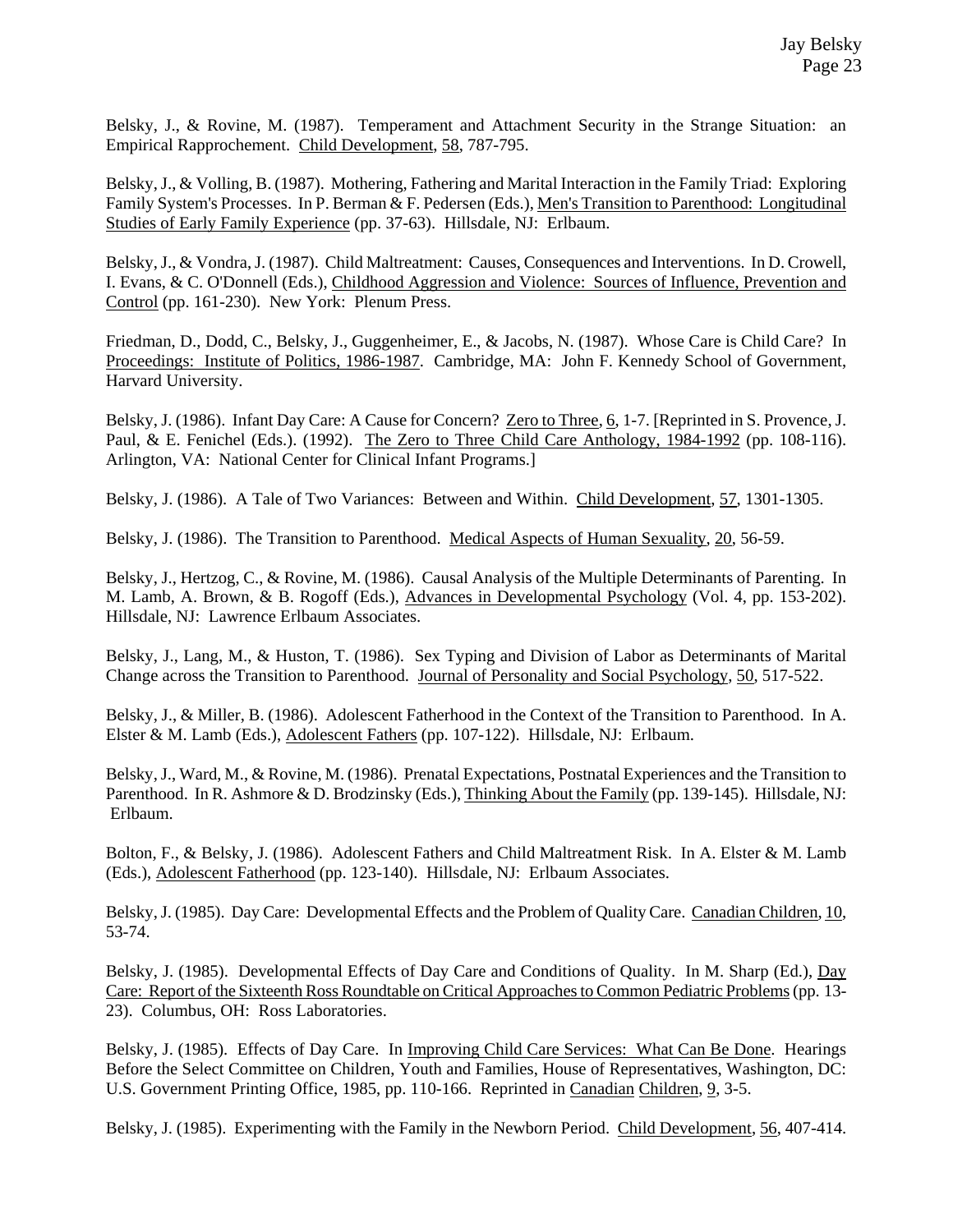Belsky, J. (1985). Exploring Individual Differences in Marital Change Across the Transition to Parenthood: The Role of Violated Expectations. Journal of Marriage and the Family, 47, 1037-1046.

Belsky, J. (1985). The Science and Politics of Day Care. In R. Shotland & M. Mark (Eds.), Social Science and Social Policy (pp. 237-262). Beverly Hills: Sage Publications.

Belsky, J. (1985). The Social Significance of Play. In C. Brown & A. Gottfried (Eds.), Play Interactions: the Role of Toys and Parental Involvement in Children's Development (pp. 122-125). Skillman, NJ: Johnson and Johnson Baby Products Company. [Reprinted as "Characteristics, Consequences and Determinants of Play, in A. Gottfried & C. Brown (Eds.), Play Interaction: the Contribution of Play Materials and Parental Involvement to Children's Development (pp. 323-325). Lexington, MA: D. C. Heath & Co.]

Belsky, J., & Isabella, R. (1985). Marital and Parent-Child Relationships in Family of Origin and Marital Change Following the Birth of a Baby: a Retrospective Analysis. Child Development, 56, 342-349.

Isabella, R., & Belsky, J. (1985). Marital change during the transition to parenthood and security of infantparent attachment. Journal of Family Issues, 6, 505-522.

Belsky, J., Lang, M., & Rovine, M. (1985). Stability and Change in Marriage Across the Transition to Parenthood: a Second Study. Journal of Marriage and the Family, 47, 855-866.

Belsky, J., Perry-Jenkins, M., & Crouter, A. (1985). Work-Family Interface and Marital Change Across the Transition to Parenthood. Journal of Family Issues, 6, 205-220.

Belsky, J., & Vondra, J. (1985). Characteristics, Consequences and Determinants of Parenting. In L. L'Abate (Ed.), Handbook of Family Psychology (pp. 523-556). Homewood, IL: Dow Jones-Irwin.

Isabella, R., & Belsky, J. (1985). Marital Change During the Transition to Parenthood and Security of Infant-Parent Attachment. Journal of Family Issues, 6, 505-522.

Isabella, R., Ward, M., & Belsky, J. (1985). Convergence of Multiple Sources of Information on Infant Individuality: Neonatal Behavior, Infant Behavior and Temperament Reports. Infant Behavior and Development, 8, 283-291.

Belsky, J. (1984). The Determinants of Parenting: A Process Model. Child Development, 55, 83-96. [Reprinted in Hungarian in Pszichologia, 1989, 3, 331-340.]

Belsky, J. (1984). Two Waves of Day Care Research: Developmental Effects and Conditions of Quality. In R. Ainslie (Ed.), The Child and the Day Care Setting (pp. 1-34). New York: Praeger. [Reprinted as "The Developmental Effects of Day Care." In M. Courage (Ed.), Readings in Developmental Psychology (pp. 353- 368). Lewiston, NY: Broadview.]

Belsky, J., Garduque, L., & Hrncir, E. (1984). Assessing Performance, Competence and Executive Capacity in Infant Play: Relations to Home Environment and Security of Attachment. Developmental Psychology, 20, 406-417.

Belsky, J., Gilstrap, B., & Rovine, M. (1984). The Pennsylvania Infant and Family Development Project I: Stability and Change in Mother-Infant and Father-Infant Interaction in a Family Setting: 1-to-3-to-9 Months. Child Development, 55, 692-705.

Belsky, J., Taylor, D., & Rovine, M. (1984). The Pennsylvania Infant and Family Development Project II: the Development of Reciprocal Interaction in the Mother-Infant Dyad. Child Development, 55, 718-722.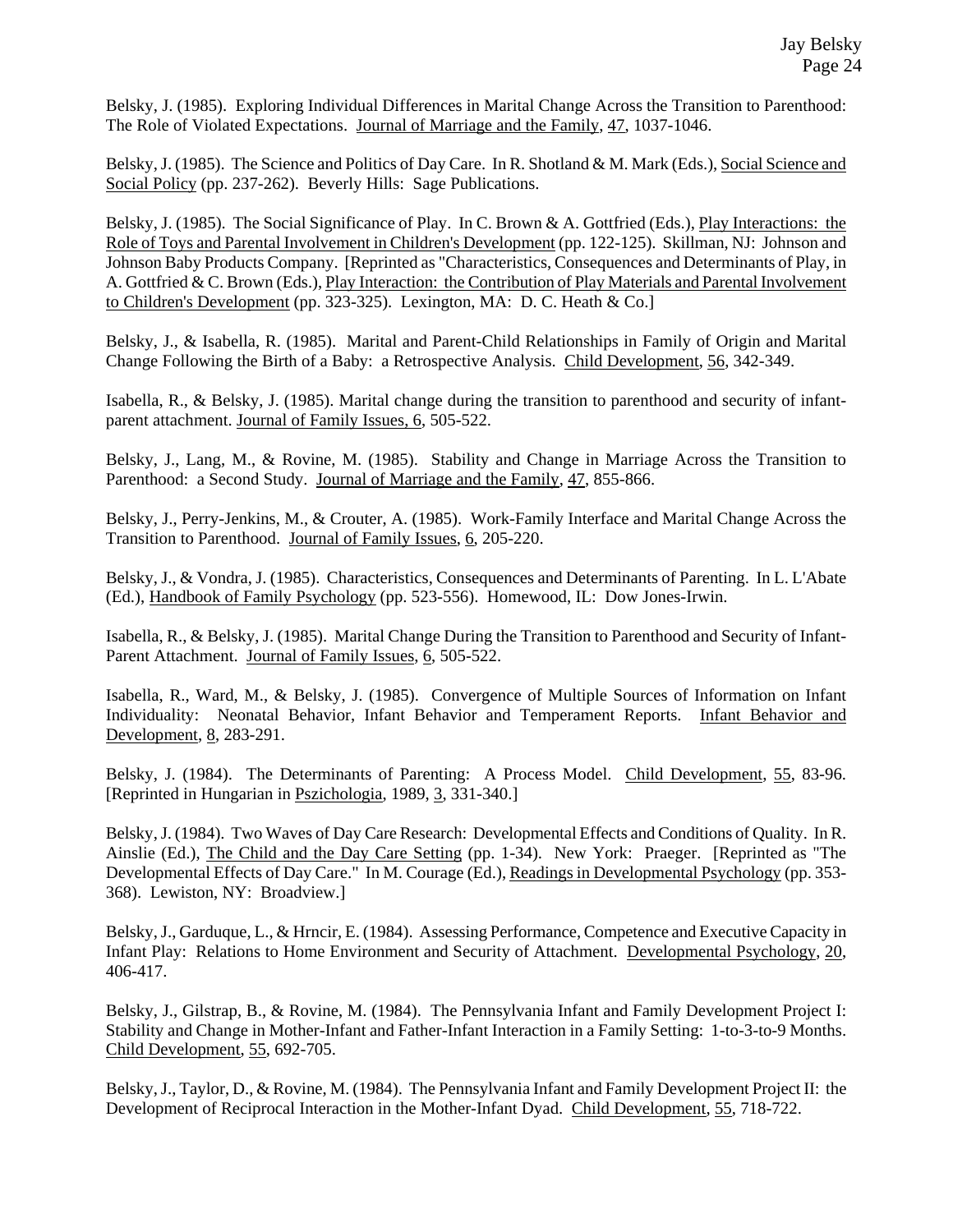Belsky, J., Rovine, M., & Taylor, D. (1984). The Pennsylvania Infant and Family Development Project III: the Origins of Individual Differences in Infant-Mother Attachment: Maternal and Infant Contributions. Child Development, 55, 706-717.

Belsky, J., Lerner, R., & Spanier, G. (1984). The Child in the Family. Reading, MA: Addison-Wesley.

Belsky, J., Robins, E., & Gamble, W. (1984). The Determinants of Parental Competence: Toward a Contextual Theory. In M. Lewis (Ed.), Beyond the Dyad (pp. 251-280). New York: Plenum.

Belsky, J., & Rovine, M. (1984). Social Network Contact, Family Support and the Transition to Parenthood. Journal of Marriage and the Family, 46, 455-462.

Crouter, N., Belsky, J., & Spanier, G. (1984). The Family Context of Child Development. In G. Whitehurst (Ed.), Annals of Child Development (Vol. 1, pp. 201-238). Greenwich, CT: JAI Press.

Belsky, J. (1983). La Custodia Infantil en los Estados Unidos y sus Efectos en el Desarrollo del Nino. (Trans., Day Care in the United States and its Effects upon Child Development.) In H. R. Schaffer (Ed.), Nuevas Perspectivas en Psicologia del Desarrollo en Lengua Inglesa. (Trans., New Perspectives in Psychological Development in the English Language.) Monograph No. 3 in the series Infancia y Aprendizaje (Childhood and Learning), Madrid, pp. 165-184.

Belsky, J., Spanier, G., & Rovine, M. (1983). Stability and Change in Marriage Across the Transition to Parenthood. Journal of Marriage and the Family, 45, 567-577.

Belsky, J. (1982). Can Social Psychology Illuminate Developmental Issues: The Sample Case of Infancy. Society for the Advancement of Social Psychology Newsletter, 8, 5-6.

Belsky, J. (1982). A Principled Approach to Intervention with Families in the Newborn Period. Journal of Community Psychology, 10, 66-73.

Belsky, J. (Ed.). (1982). In the Beginning: Readings on Infancy. NY: Columbia University Press.

Belsky, J., & Benn, J. (1982). Beyond Bonding: A Family Approach to the Enhancement of Parent-Infant Relations in the Newborn Period. In L. Bond & J. Joffee (Eds.), Facilitating Infant and Early Childhood Development (pp. 281-308). Hanover, NH: New England University Press.

Belsky, J., Steinberg, L., & Walker, A. (1982). The Ecology of Day Care. In M. Lamb (Ed.), Childrearing in Nontraditional Families (pp. 71-116). Hillsdale, NJ: Lawrence Erlbaum.

Belsky, J., & Most, R. (1982). Infant Exploration/Play: A Window on Cognitive Development. In J. Belsky (Ed.), In the Beginning: Readings on Infancy (pp. 109-120). New York: Columbia University Press.

Lerner, R., Spanier, G., & Belsky, J. (1982). The Child in the Family. In C. Kopp & J. Krakow (Eds.), The Child (pp. 392-445). Reading, MA: Addison-Wesley.

Peters, D., & Belsky, J. (1982). The Day Care Movement: Past, Present and Future. In M. Kostelnik, A. Rabin, L. Phenice, & A. Soderman (Eds.), Child Nurturance: Patterns of Supplementary Parenting (Vol. 2, pp. 101-130). New York: Plenum Publishing Corp.

Worobey, J., & Belsky, J. (1982). Employing the Brazelton Scale to Influence Mothering: An Experimental Comparison of Three Strategies. Developmental Psychology, 18, 736-743.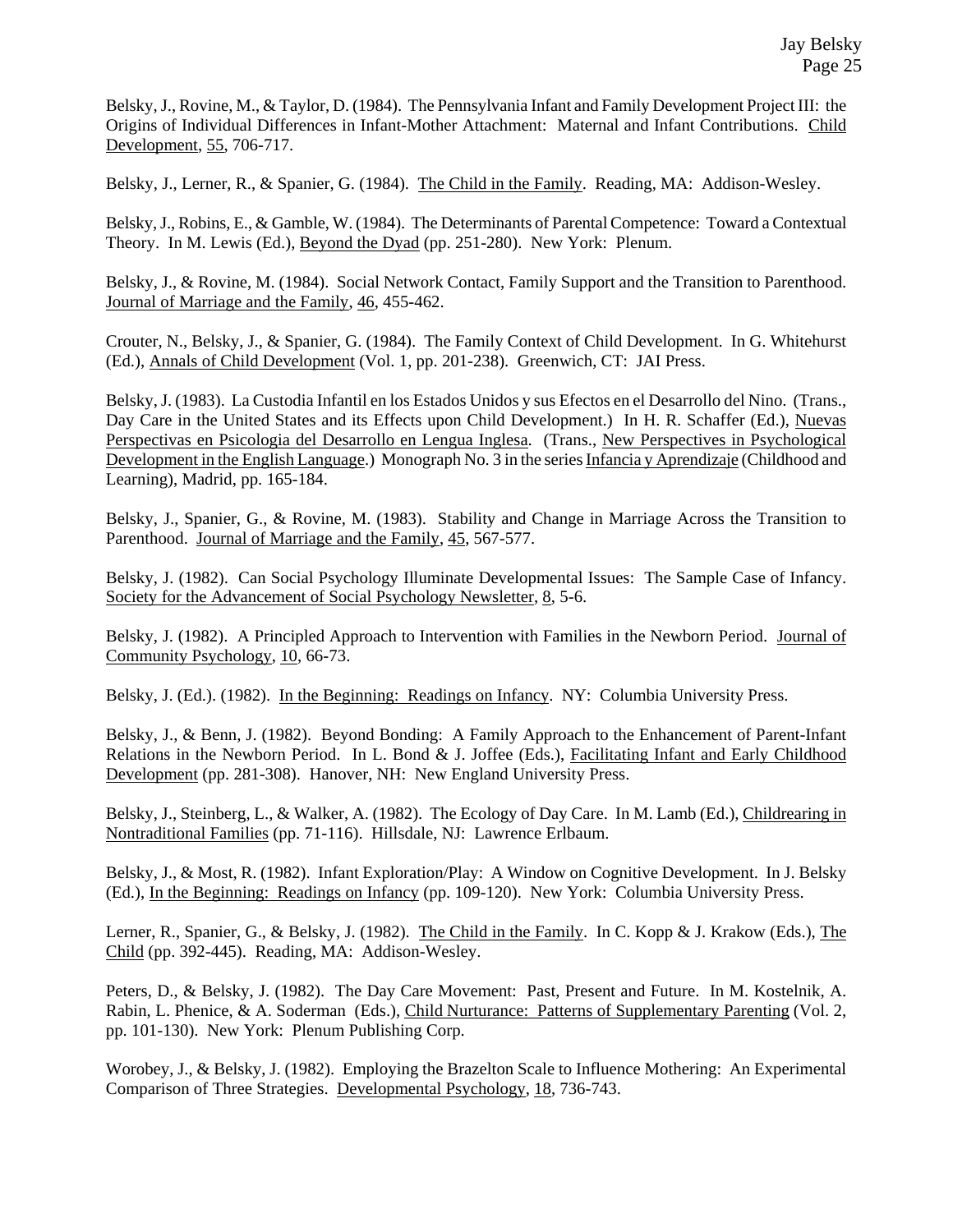Belsky, J. (1981). Early Human Experience: A Family Perspective. Developmental Psychology, 17, 3-23. Reprinted in D. Olson & B. Miller (Eds.), Family Studies Yearbook, Vol. II. Beverly Hills, CA: Sage Publications, 1984, pp. 233-254.

Belsky, J., & Most, R. (1981). From Exploration to Play: A Cross-Sectional Study of Infant Free Play Behavior. Developmental Psychology, 17, 630-639.

Belsky, J., & Tolan, W. (1981). Infants as Producers of their Own Development: An Ecological Analysis. In R. Lerner & N. Busch-Rossnagel (Eds.), Individuals as Producers of their Own Development: a Lifespan Perspective (pp. 87-116). New York: Academic Press.

Belsky, J. (1980). Child Maltreatment: An Ecological Integration. American Psychologist, 35, 320-335. Reprinted in S. Chess & A. Thomas (Eds.), Annual Progress in Child Psychiatry and Child Development (pp. 637-665). NY: Brunner/Mazel, 1981.

Belsky, J. (1980). Future Directions for Day Care Research: An Ecological Analysis. Child Care Quarterly, 9, 82-99.

Belsky, J. (1980). Mother-Infant Interaction at Home and in the Laboratory: A Comparative Study. Journal of Genetic Psychology, 137, 37-47.

Belsky, J. (1980). Parental Influences on Infant Exploratory Competence: A Family Analysis. In F. Pedersen (Ed.), The Father-Infant Relationship: Observational Studies in a Family Setting (pp. 87-110). New York: Praeger Special Studies.

Belsky, J., Goode, M. K., & Most, R. K. (1980). Maternal Stimulation and Infant Exploration: Cross-Sectional, Correlational and Experimental Analyses. Child Development, 51, 1168-1178.

Belsky, J. (1979). Mother-Father-Infant Interaction: A Naturalistic Observational Study. Developmental Psychology, 15, 601-608. [Reprinted in M. Courage (Ed.), Readings in Developmental Psychology (pp. 309- 320). Lewiston, NY: Broadview.

Belsky, J., & Steinberg, L. (1979). What Does Research Teach Us About Day Care: A Follow-Up Report. Children Today, 8, 21-26. Reprinted in M. Hetherington & R. Parke (Eds.), Contemporary Readings in Child Psychology (2nd ed, pp. 258-263). NY: McGraw-Hill, 1981.

Belsky, J. (1979). The Interrelation of Parental and Spousal Behavior During Infancy in Traditional Nuclear Families: An Exploratory Analysis. Journal of Marriage and the Family, 41, 62-68.

Belsky, J. (1979). The Effect of Context on Mother-Child Interaction: A More Complex Matter. Quarterly Newsletter of the Laboratory of Comparative Human Cognition, 1, 29-31.

Belsky, J., & Steinberg, L. (1978). The Effects of Day Care: A Critical Review. Child Development, 49, 929- 949. Reprinted in S. Chess & A. Thomas (Eds.), Annual Progress in Child Psychiatry and Child Development. NY: Brunner/Mazel, 1979, pp. 576-611.

Belsky, J. (1978). A Theoretical Analysis of Child Abuse Remediation Strategies. Journal of Clinical Child Psychology, 7, 117-121.

Belsky, J. (1978). Three Theoretical Models of Child Abuse: A Critical Analysis. International Journal of Child Abuse and Neglect, 2, 37-49.